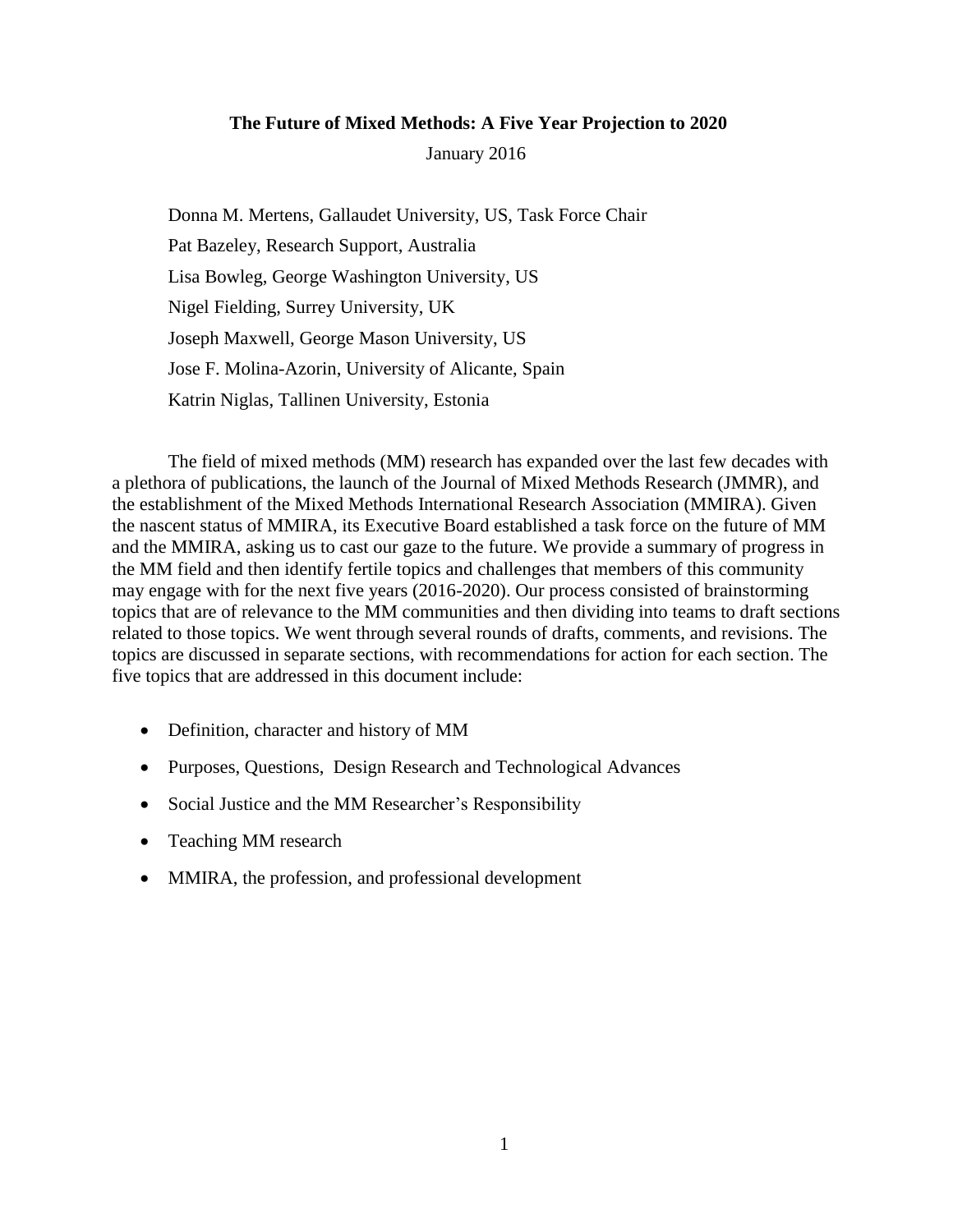### **Definition, character and history of MM**

#### **The development of MM thinking and identification of MM as a distinct approach**

Early debates about social science methods can be dated back to the  $17<sup>th</sup>$  century and the combined use of quantitative and qualitative methods to an even earlier date. Their use has been evident in the natural as well as social sciences (Maxwell, 2016; Maxwell, Chmiel, & Rogers, 2015). Throughout the  $20<sup>th</sup>$  century, researchers from many disciplines and countries adopted mixed and multimethod approaches (e.g., Jahoda, Lazarsfeld, & Zeisel, 1933; Platt, 1996) and especially in its later decades, advocated for the use of mixed methods (e.g., Bryman, 1988; Greene & Caracelli, 1997; Howe, 1988; Kuckartz, 1995; Rossman & Wilson, 1985; Webb, Campbell, Schwartz, & Sechrest, 1966). During the 1970s and 80s, MM emerged as a critique against quantitative research which had dominated health, education, economic, educational, and social science methods for several decades. There was often fundamental disagreement between quantitative and qualitative methodologists on the philosophical foundations of research methodology and the implications of these differences for mixing methods, sometimes referred to as the "paradigm wars" (Gage, 1989; Hammersley, 1992).

In contrast to arguments that a limited number of paradigms, incorporating "a systematic set of beliefs, together with their accompanying methods" are competing and incommensurable (Lincoln & Guba 1985, p.15), authors of the MM tradition in the 1990s proposed a more flexible approach. The milestone summarizing these early ideas and beginning the process of identifying basic terminology as well as definition of the field was the publication of a book by Tashakkori and Teddlie, *Mixed Methodology: Combining* Q*ualitative and Quantitative Approache*s in 1998. This was followed by a rapid expansion in the acceptance and use of MM, such that by 2003 in the first edition of the *Handbook of Mixed Methods in Social and Behavioral Research*, Tashakkori and Teddlie described MM as "a distinct third methodological movement" (p. 24). Diverse opinions and many ongoing debates notwithstanding, there is now growing consensus that, like quantitative and qualitative methods, MM research is a distinct methodological approach (Johnson, Onwuegbuzie, & Turner, 2007). Creswell and Plano Clark defined MM as follows: "MM research is a research design with philosophical assumptions as well as methods of inquiry. … Its central premise is that the use of quantitative and qualitative approaches, in combination, provides a better understanding of research problems than either approach alone" (Creswell & Plano Clark, 2007, p. 5). Further evidence of MM as a recognized distinct methodology was evidenced by the publication of *The Best Practices for Mixed Methods Research in the Health Sciences Report* (Creswell, Klassen, Plano Clark, & Smith, 2011), which provides guidelines for the US National Institutes of Health grant applicants who propose MM studies.

Growing numbers of researchers, motivated in an increasingly competitive funding climate to describe their proposed studies as methodologically novel or innovative, may consider MM research to be an apt choice. Whether and how researchers understand MM as a distinct methodology, beyond the mere inclusion of both quantitative and qualitative methods in a study, remains unclear and challenging. As is documented in a rich and growing MM research literature and the peer-reviewed *Journal of Mixed Methods Research*, mixing methods is distinguished from other methodological approaches by the rigorous adherence to quality in research methods that leads to *integration* of qualitative and quantitative methods at the analytical and results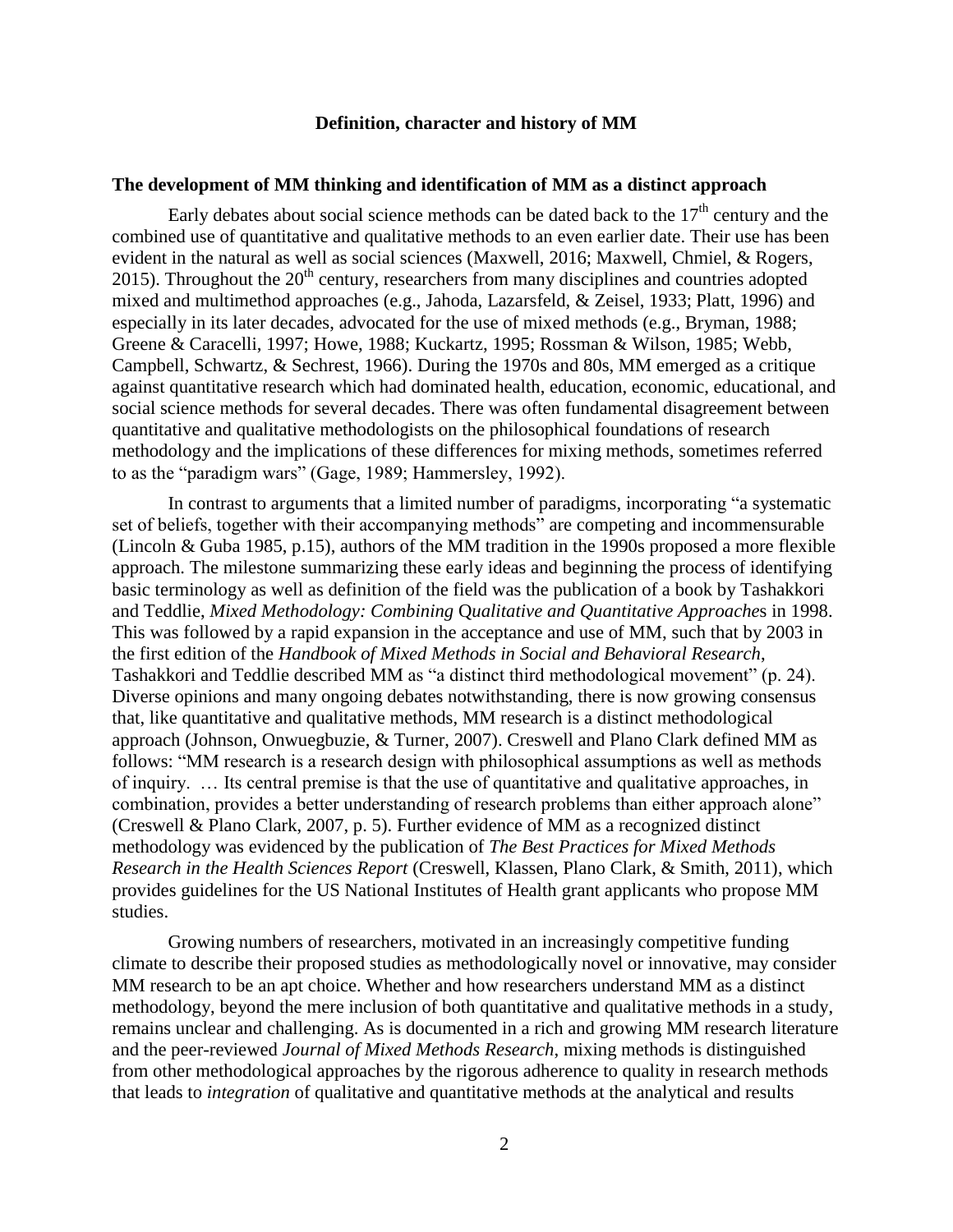dissemination phases, giving access to insights and understanding beyond those that might have been provided by use of quantitative or qualitative methods alone (e.g., Bazeley, 2012, 2015; Creswell, 2009; Creswell et al., 2011; Creswell & Plano Clark, 2011; Curry & Nunez-Smith, 2015; Greene, 2008; 2007; Maxwell et al., 2015; Mertens, 2015; Molina-Azorin, 2011; Tashakkori & Teddlie, 2003). Defining just what it is that is distinctive about MM is an important topic for MMIRA members and other MM researchers, especially in the context of scholars, practitioners, and the provision of formal education at the undergraduate and graduate levels.

#### **MM definitions, typologies and terminology**

During the decades of development many terms for MM research have been proposed. Some methodologists have been concerned that what was being mixed were not necessarily 'methods' while others considered 'mixed' as inappropriate (Bergman, 2011). Tashakkori and Teddlie (1998) first proposed the term Mixed Methodology which emphasizes the concept of mixing different methodologies rather than methods (e.g. procedures). Even though the critics claim to have good arguments for substituting one or another word, we agree with Max Bergman (2011) that "Disputes about an appropriate terminology are part of any discipline. … Diverging from an established terminology also leads to confusion, rather than clarification, even though the initial aim may have been clarification" (p. 272), and call on the members of MMIRA and other users of MM to promote a common identity by using 'mixed methods' as the general term for the tradition.

In the rapidly growing tradition of MM, the number of authors who come from very different disciplinary as well as methodological backgrounds has increased, and new textbooks and articles have offered different definitions for MM and typologies of MM studies. Johnson, Onwuegbuzie and Turner (2007) reviewed 19 definitions of MM contributed by leaders in the field. There were important aspects that were emphasized by the majority of definitions, but none of the aspects was such that all of the authors would have included or interpreted each in an exactly identical way. In particular, definitions varied with respect to whether the mix must include both qualitative and quantitative approaches or could occur within one of these, what constitutes mixing, the stage(s) at which integration needs to be evident, and justification for using mixed methods. The plurality evident in definitions is further escalated if we take a step further to consider the numerous typologies or taxonomies of MM designs that different authors have proposed. MM research designs can be infinitely variable, depending on the immediate purposes and questions the researchers set. Since Greene, Caracelli and Graham (1989) first attempted to classify the designs used in a set of studies many authors, including Creswell and Plano Clark (2011), Morse and Niehaus (2009), Nastasi, Hitchcock and Brown (2010), Mertens (2015), and Teddlie and Tashakkori (2009), have developed design typologies to set mixed methods within an inclusive framework.

Attempts to systematize the field and to propose some shared definitions and models are helpful in certain contexts and for some purposes, as long as we keep the general framework for MM designs flexible and encourage informed creativity in methodological matters. Systematic typologies and identification of the dimensions on which MM research designs vary, illustrated by exemplary MM studies, can serve as a valuable starting point in teaching and learning. For comparative study of methods, or for a particular text or argument, we need to set boundaries and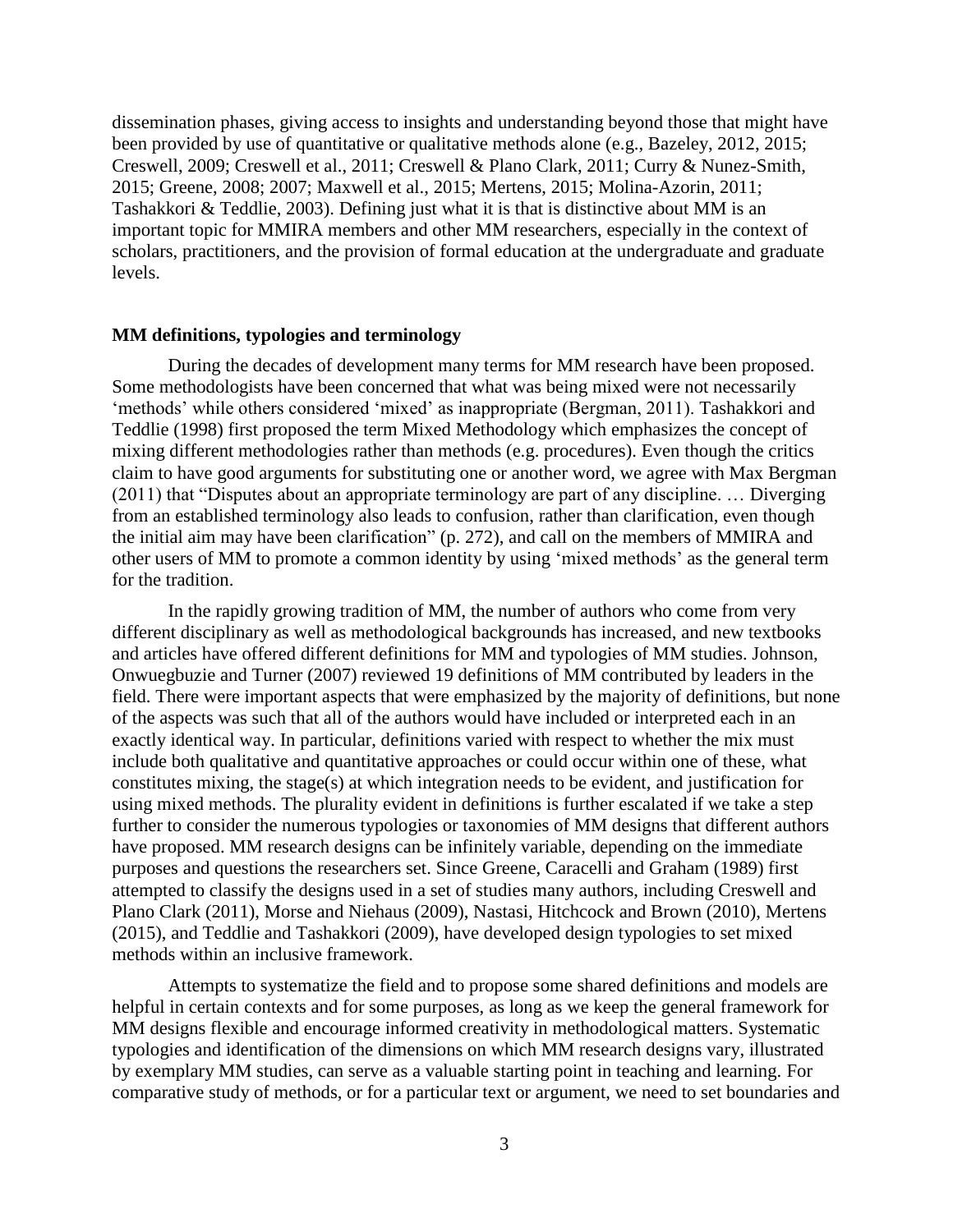define MM clearly in order to provide a solid conceptual framework which can be grasped by the audience when evaluating our claims and inferences.

At the same time, with respect to terminology more generally, it seems to be irrational to call upon MMIRA members, let alone the broader community of researchers, to agree about one exact definition, interpretation or way of use for every (popular) term in the field. Thus, rather than trying to specify (tie down) meanings (which will never be accepted by all in any case), perhaps the better way to proceed is to recognize this problem, to be informed, to read critically, and to ask of authors using various terms that they provide clear indication of how the term is intended to be interpreted in the given context.

Pursuit for shared terminology, definitions and boundaries of MM is important for identity and community building, academic dialogue and enhancement of the field, but it is not appropriate to limit or set out how MM might be done, nor for MMIRA to promote any single typology. It is not MM per se that matters and justifies MMIRA as an organization, it is a commitment to contribute to fostering better research and a persuasion that developing a MM framework has potential to provide the means to do so. The potential, through MMIRA, is to bring together bright and open minded thinkers from very different traditions and backgrounds in a community that fosters innovative synergies and advances methodological development. In the process, this opens up possibilities to tackle new types of problems and questions that are important for researchers and society alike.

## **Recommendations for the future: Definition, character and history of MM**

To clearly define and set boundaries for MM as an approach to research is difficult if not impossible. However, we invite the members of MMIRA to:

 Recognize the long history of mixing methods, but also the emergence of a 'MM movement' in the 1980s and 1990s.

- Recognize that MM are practiced in many different ways, under different names, and/or without definition as such at all, in different disciplines and countries.
- Agree on use of **'mixed methods'** as the generic term for the area, even while not necessarily agreeing on a fixed definition of that term.

 Discuss and agree on the MINIMUM criteria for MM, in order to be able to justify its distinctiveness and foster identity building. We suggest the '*use of more than one method, methodology, approach, theoretical or paradigmatic framework*' and '*integration of results from those different components*' as two core criteria, but recognize that there is a long tradition of emphasizing that MM is about combining qualitative and quantitative methods. MMIRA might therefore initiate this discussion, agree on minimum criteria and facilitate spreading this as a shared understanding.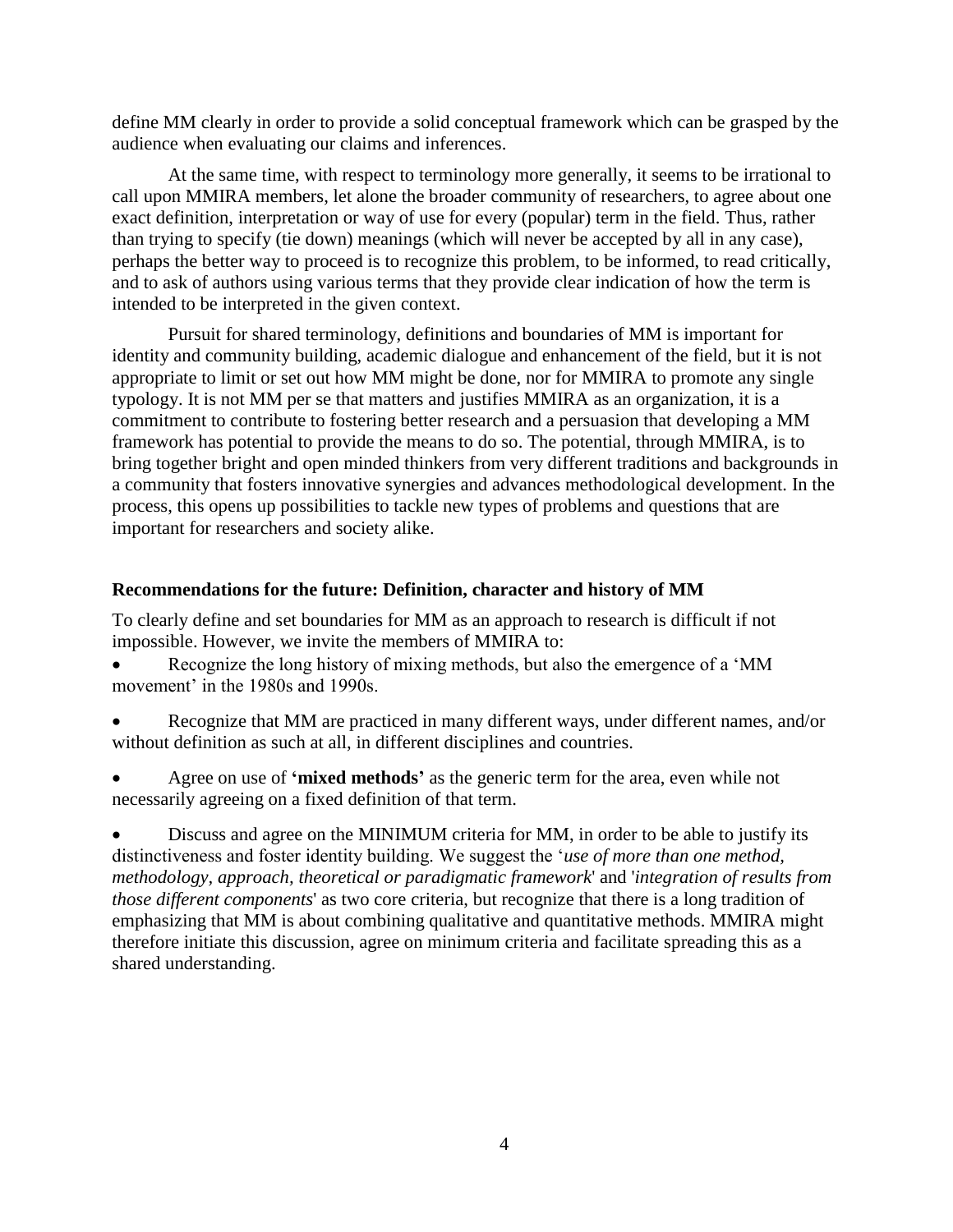### **Purposes, questions, design research, and technological advances**

Two key issues in the field of MM research are to analyze why and how to use this methodological approach. In this regard, three important aspects related to these issues are examined in this part of the report. First, we analyze some ideas about questions and the important role that MM research can play with regard to the [relationship] alignment between the purpose for which research is conducted, the research questions, and methods. Second, we examine important aspects of specific research designs that may help advance our knowledge about relevant and interesting questions related to our practices. Third, we study the main technological advances that may help us to carry out better MM studies, emphasizing some research opportunities that new technologies provide.

#### **Purposes, questions and mixed methods**

Research questions play a key role in the process of conducting research. Onwuegbuzie and Leech (2006) indicate that forming research questions is much more difficult in MM studies. Despite the clear importance of the nature of the research questions, the attributes of strong MM research questions have remained relatively unexplored by mixed methodologists, although some authors have examined this topic in the last few years (Creswell, 2003, 2009, 2015; Creswell & Plano Clark, 2007, 2011; Gorard, 2010; Hesse Biber, 2010a; Mertens, 2015; Onwuegbuzie & Leech, 2006; Plano Clark & Badiee, 2010; Tashakkori & Creswell, 2007; Teddlie & Tashakkori, 2009).

In this section we analyze two main ideas. First, we examine two different models regarding the relationship between questions and methods. Second, we emphasize the important role of MM taking into account the influence of methods on questions and the need to extend our methodological skills. Indicating the interactive relationship between components in a mixed methods study was first emphasized by Maxwell and Loomis (2003). The interaction between the purpose for conducting research, the research questions and the methods used is even more important now that there is such an emphasis upon critical and/or transformative frameworks in mixed research designs. Thus the purpose for conducting the research is as critical as the research questions alone.

#### *Purpose, questions and methods: The dictatorship model and the reciprocal approach*

Two positions regarding the relationship between purpose, questions and methods are evident in the MM literature. On the one hand, Teddlie and Tashakkori (2010) describe the dictatorship model in which "the research question (or research problem) determines the specific methods (QUAN, QUAL, OR MMR) used within a given study (p. 17)." Thus, a researcher will select the best tools available in their methods toolbox to answer the stated questions. An appropriate approach would be to have a clear understanding of the overall purpose and a strong sense of the questions that operationalize that purpose before choosing which methods to use to answer the questions and meet the purpose. Then, the use of MM becomes appropriate if, and only if, it is called for by the purpose for conducting the research or the research questions. This model fits well with a linear process of research where the methodology is the servant of questions.

An alternative interactive or systemic model places research questions at the hub of the research process (Maxwell & Loomis, 2003; Maxwell, 2013; Plano Clark & Badiee, 2010). In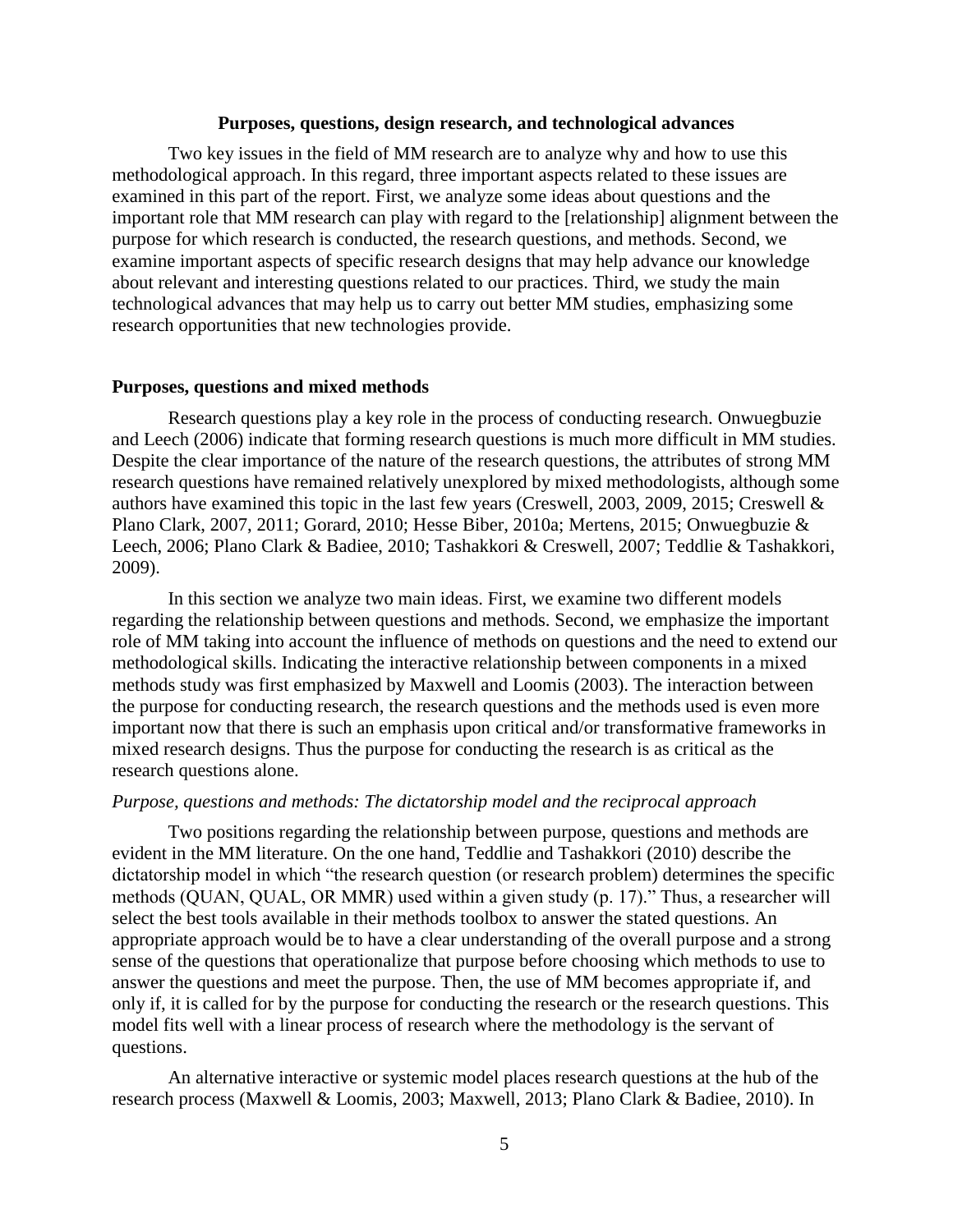this model, research questions are directly related to four study components: purposes, theories and beliefs, methods, and validity considerations. While research questions play a central role, this model views them as interacting and integrated with the other interrelated components. When we focus on methods as one of the components, the idea is that research questions inform and are informed by methods, that is, there is a reciprocal relationship between questions and methods. Research questions influence the methods we use, but methods may also influence the research questions we ask. Therefore, research questions shape and are shaped by methods. This reciprocal relationship can be represented as a double-headed arrow between research questions and methods. In any case, both the dictatorship model and the reciprocal approach share the idea that the key point is the fit between questions and methods. Placing purpose and the research question at the center of this hub emphasizes the importance of these two features. This is particularly important with research that emphasizes critical or transformative intent.

## *The influence of methods on purposes, questions, methodology and MM*

If methods may influence the research questions, then an important consequence is that by extending our methodological skills, we can improve the question-asking process. After we graduate, we usually continue to rely on the methods we initially learned. When we develop expertise in using some methods where we feel comfortable, it is hard to break from that. Extending and sharpening our methodological skills, we can increase the rigor of our conceptual thinking, see new ways to answer research questions, and even identify questions that would not have occurred to us otherwise (Edwards, 2008). And here, undoubtedly, MM can play a key role. Because MM research combines and integrates quantitative and qualitative methods, the researcher is motivated to develop a broader set of research skills. Training in MM can overcome the tendency to rely on known methods and play an important role in widening and extending our repertoire of methods if the training emphasizes the importance of combining, comparing, and mixing different methodologies,

From the point of view of the dictatorship model, MM research is not intrinsically superior to research that relies on a single method. As emphasized by this model, an important consideration prior to designing and conducting a MM study is whether MM research, as compared to other designs, best addresses the purpose for conducting the research or the research question(s). However, from the point of view of the reciprocal approach, and specifically considering that methods also influence questions, MM may be stronger than quantitative and qualitative methods. In this regard, Teddlie and Tashakkori (2003) indicated that MM studies may be superior to other approaches as MM research can answer research questions that the other methodologies cannot. MM requires that researchers go beyond their initial training in only quantitative or qualitative methods and explore new ways of doing things to answer questions that become visible and approachable through the use of MM.

As a final point, we would like to highlight that some questions cannot necessarily be categorized as quantitative, qualitative, or MM. Many research questions (for example, "What impact does this program have on clients?") are non-specific about the methods that can be used to answer them. Obviously, any research question should be potentially researchable, but discovering how, specifically, this can be done is often an inductive process that extends into the data collection and analysis phases of the study. Thus, it may be dangerous to write questions at the outset that "dictate" the methods to be used in answering the questions, as this could engender conceptual "tunnel vision," preventing the researcher from seeing alternative approaches and data that could contribute to answering the question. Therefore, we argue that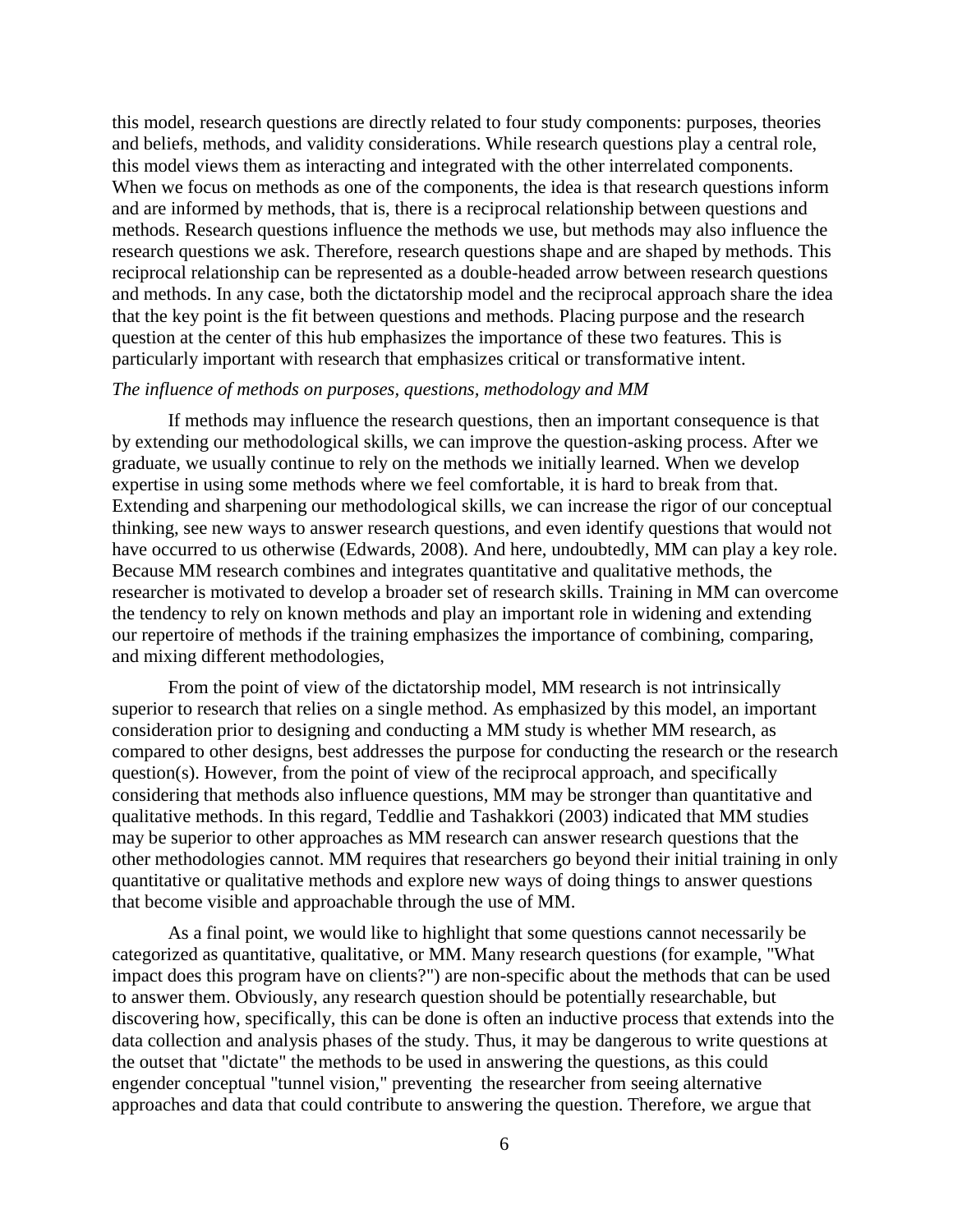questions do not necessarily assume methods, although it might be that some methods are more appropriate than others to answer certain types of questions. Moreover, as a study proceeds, questions are often modified in response to ongoing analyses.

### **MM and design research**

As stated earlier in the report MM research designs can be infinitely variable and the field of MM is developing rapidly. The way to open up new potentials for MM is learning about emerging methodological frameworks and applying MM principles in these new contexts. One of these new trends is applying a model of *design research* for solving complex design tasks that stakeholders from many fields face in their practices (Laurel 2003, Simonsen 2010). In the context of design research, the concept of design does not refer narrowly to the arts or architecture, but to creating something new that does not exist or "to invent and bring into being" (Webster's Dictionary and Thesaurus, 1992). It can be some technical tool, but also some syllabus or game serving learning purposes, some reform program, or anything that can be applied and used in real practice (for examples from the field of education see Plomp and Nieveen 2013, Eisenschmidt and Niglas 2014). Design research incorporating innovation and development does not always start from unexisting "realities", it can also look for solutions that will serve and suit better the needs of changed or changing environments.

Authors from various fields of research describe the model or methodology of design research in slightly different ways and present it using different labels (for example *design-based research, design study, design experiment, developmental research*, *evidence-based design,* etc.), but for complex design tasks the cyclical model is the most commonly suggested (Mertens, 2015) (see Figure 1). The stages within every cycle come with their own specific aims and purposes and therefore call for and accommodate the need for collecting quantitative as well as qualitative evidence to learn about the context of the design artifact or to justify and test the design solutions. Thus, design research strives to combine creativity, professional skills and knowledge with appropriate adherence to standards of quantitative and qualitative methods of research. The cycles represented below are used when the research includes the need to design a solution, rather than test an existing solution. Thus, it begins with the awareness that there is a need for development and moves through cycles of planning, designing, evaluating, and making inferences and disseminating. Mixed methods have potential to add to understandings of how to conduct design-based research because different methods can be informative at different cycles in the process.

One can find a number of dissertations, conferences papers and reflections on projects indicating the benefits that the combined use of quantitative and qualitative approaches has brought about when applied to enhancing the design process. For example Philip and De Bruyn (2013) propose a MM approach to show how behavioral and design research methods can be combined coherently. They also identify five specific MM research designs that describe how a supplementary behavioral research study can be conducted within the context of a larger design research project. Even though design research is used extensively in some fields, fundamental methodological texts about applying MM within the framework of design research are still to be written, however.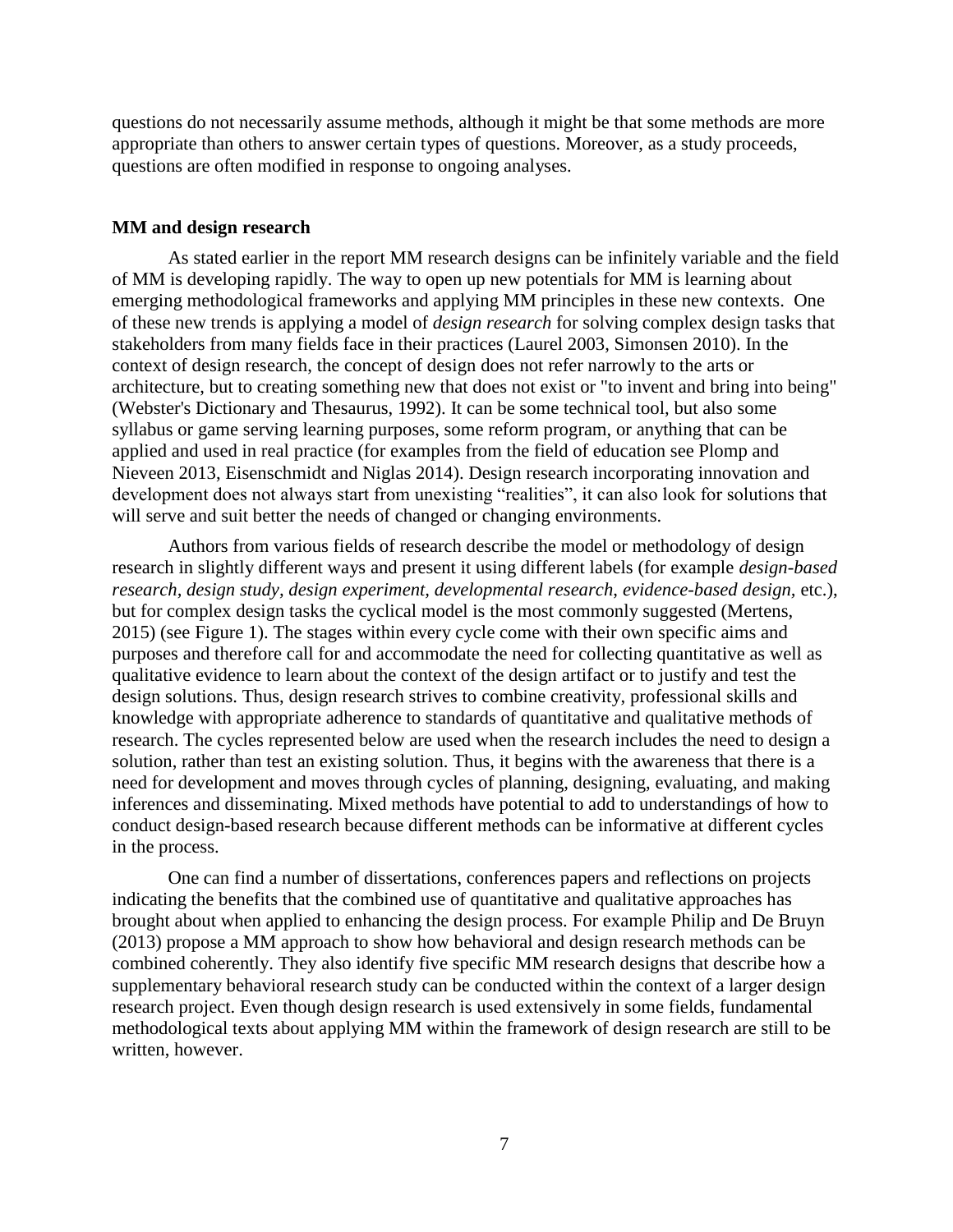Cycles 0, 1, 2, 3, 4

- 0. Indicating the need for development and related knowledge
- 1. Analysing the problem + planning the process
	- (needs, goals, pre-existing knowledge, ..., new knowledge from previous cycles)
	- planning the study and Design & Development process/stages

 (initial plan of the study, revised plan of the study, …, work allocation, schedule, applicable techniques and methods, ... )

- 2. Designing  $&$  Developing + monitoring  $&$  documenting
	- conducting the D&D stage including justifying the design decisions/solutions
	- monitoring the D&D process
		- (memos, team discussions, …)
	- describing the result of D&D process
		- (sketches, alternatives, resulting design and/or artifact, …)
- 3. Evaluation including initial implementation

 (testing the design result, evaluation according to standards, feedback from users and/or experts, ... )

4. Inferences and Generalisations + communicating the results

(concepts, models, ontologies, theories, standards, ...)

Figure 1. Stages within Design Research cycles

## **Advances in methods: The affordances of new research technologies**

Researchers customarily look to new research technologies to provide technical efficiencies. For instance, the invention of electrical recording devices — originally, the gramophone and wire recorders — transformed the practice of interview methods. Mixing methods offers another kind of efficiency — theoretical efficiency. With MM it is often possible to develop a holistic, multi-dimensional and robust analysis of social phenomena more effectively than with a single method. For example, combining fieldwork and survey research provides such an analysis more efficiently than an ethnography (Verd, 2013). Both approaches can produce a full, robust analysis, but ethnography generally requires a bigger time investment. Thus, when MM researchers approach new research technologies they will want to consider both their technical benefits ('affordances') and their theoretical (analytical) benefits. We live at a time of considerable technological development. The digital/online field promises to facilitate MM research but also poses serious challenges. Here we consider three technological themes: new practitioners, new practices and new purposes; developments in MM methodologies and technologies; and hybrid methodologies and supporting technologies.

Like social research in general, the new digital and online environments bring *new users, new practices and new research purposes* into the picture. They not only include social science students previously unable to engage with professional research, such as secondary school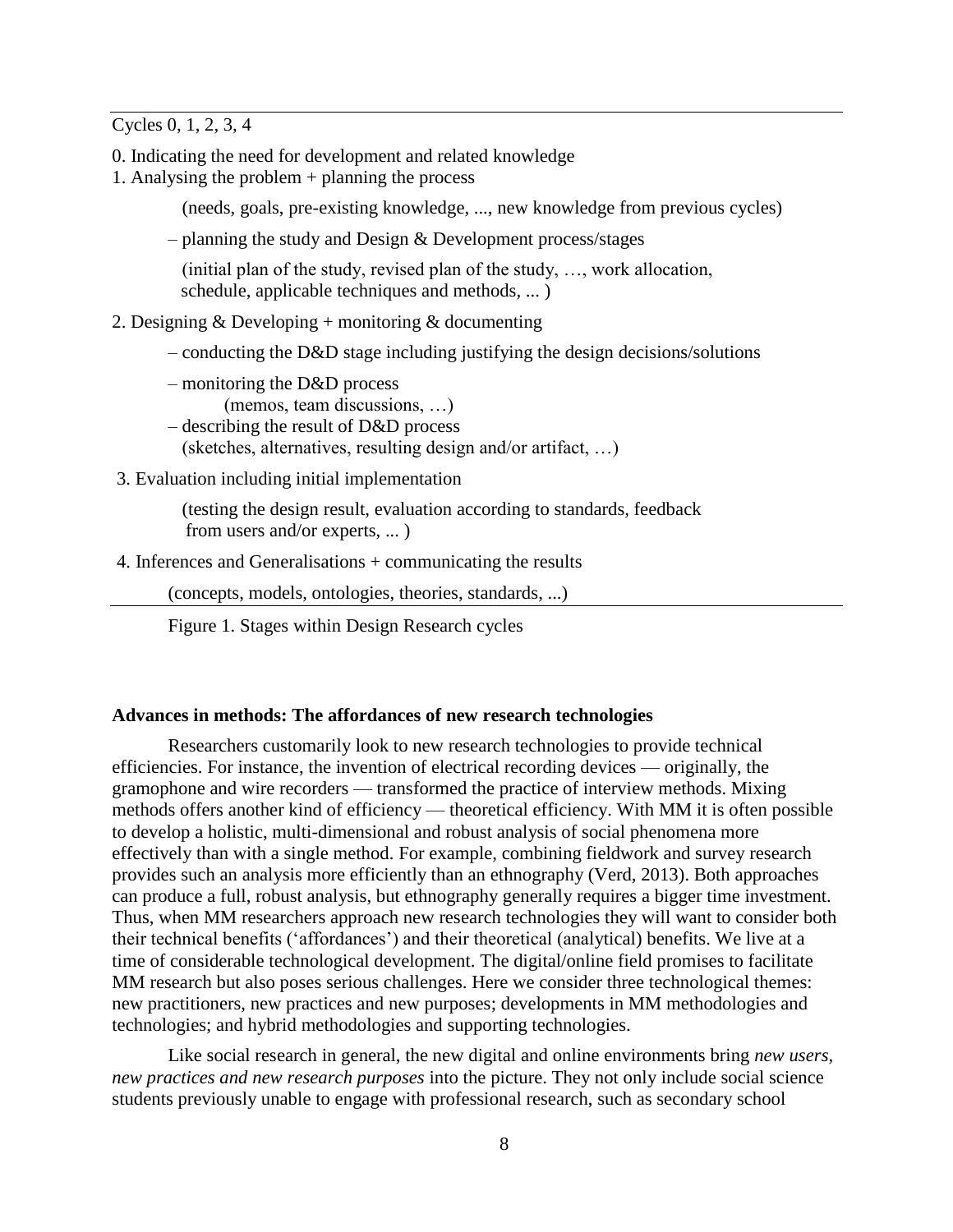students, but also people with no social science background who use online tools for their own purposes as citizens, parents, clinicians, campaigners and so on. In marginalized communities and populations without traditional research resources, digital and online tools provide opportunities to engage with research on a mass scale for the first time. Here we consider citizen research; indigenous knowledge; and MM research involving marginalized populations.

Trained social scientists no longer hold hegemony over social research (Hardey and Burrows, 2008). Citizens who do not identify as professional researchers increasingly conduct research with new and different purposes, using digital/online resources and an eclectic approach to mixing findings from them (Fielding, 2014). *Citizen research* may be conducted for the public good and scientific advancement (Nielsen, 2011), as in mass participation projects like Galaxy Zoo (www.galaxyzoo.org), or for political purposes, as in the use of online petitions by the Greek public to lobby government against extreme austerity measures (Briassoulis, 2010). Citizen research may be used to bring a global dimension to groups sharing affinities like leisure interests (Tufecki, 2008; Robertson, 2000). All these purposes draw on new digital tools, and their affordances are as valuable for MM researchers as they are helpful for citizen researchers (Charmaz, 2012; Xanitoudou & Gilbert, 2010).

Like citizen research, our growing awareness of non-traditional research communities widens the boundaries around who does social research, why it is done, and what it legitimately involves. We increasingly value *Indigenous Knowledge* (IK), i.e., understandings from enculturated ways of knowing outside the Judeo-Christian tradition (Tuhiwai Smith, 1999). MM has a part to play. The IK agenda initially connected the principles of IK research and established research traditions (Evans, et al., 2009), presenting a program for the considered advancement of IK (Gobo, 2011). Calls to recognize IK's inherently critical nature (Nicholls, 2009), and texts elaborating distinctive methodologies for conducting IK research (Chilisa 2011; Liamputtong 2010; Mertens, Cram, & Chilisa, 2013) each involve a practice of MM. The limits of progress towards a fully inclusive practice of social research are seen in the fact that a key collection on IK (Denzin et al 2008) featured few non-western authors, while the gain from including new voices is illustrated by explorations such as Mertens, Cram and Chilisa's (2013) volume on indigenous research that includes 30 indigenous researchers from six continents and Ito's (2011) MM account of the relationship between Japanese peasant farmers and urban elites yearning for the old ways of the land.

The communities to which we look for IK do not have a monopoly on marginalization. *Marginalized communities* exist in the banlieues of Paris and the American rust belt. The practice of MM has a radical thread in its conviction that the full story cannot be told by single methods and/or standard methods. There are important connections to be made between MM research and empowering the marginalized (Mertens, 2010b). Such work is committed, critical, and sensitive to the interests of the researched (Mertens 2009; 2015). It requires new ethical standards and norms for the ownership of research (Beaton et al, forthcoming).

The second theme, *developments in MM methodologies and technologies*, considers the infrastructure supporting MM research and the progressive development of the MM heuristic. Regarding infrastructure, the field has gained major new resources for secondary analysis to benefit MM research designs, but at the very time that 'big data' threaten to overwhelm our capacity to absorb such resources. In the MM field's development of core methods to better support MM research designs the data integration juncture has become critical, with recognition of the imperative to specify exactly what we mean by integrating qualitative and quantitative,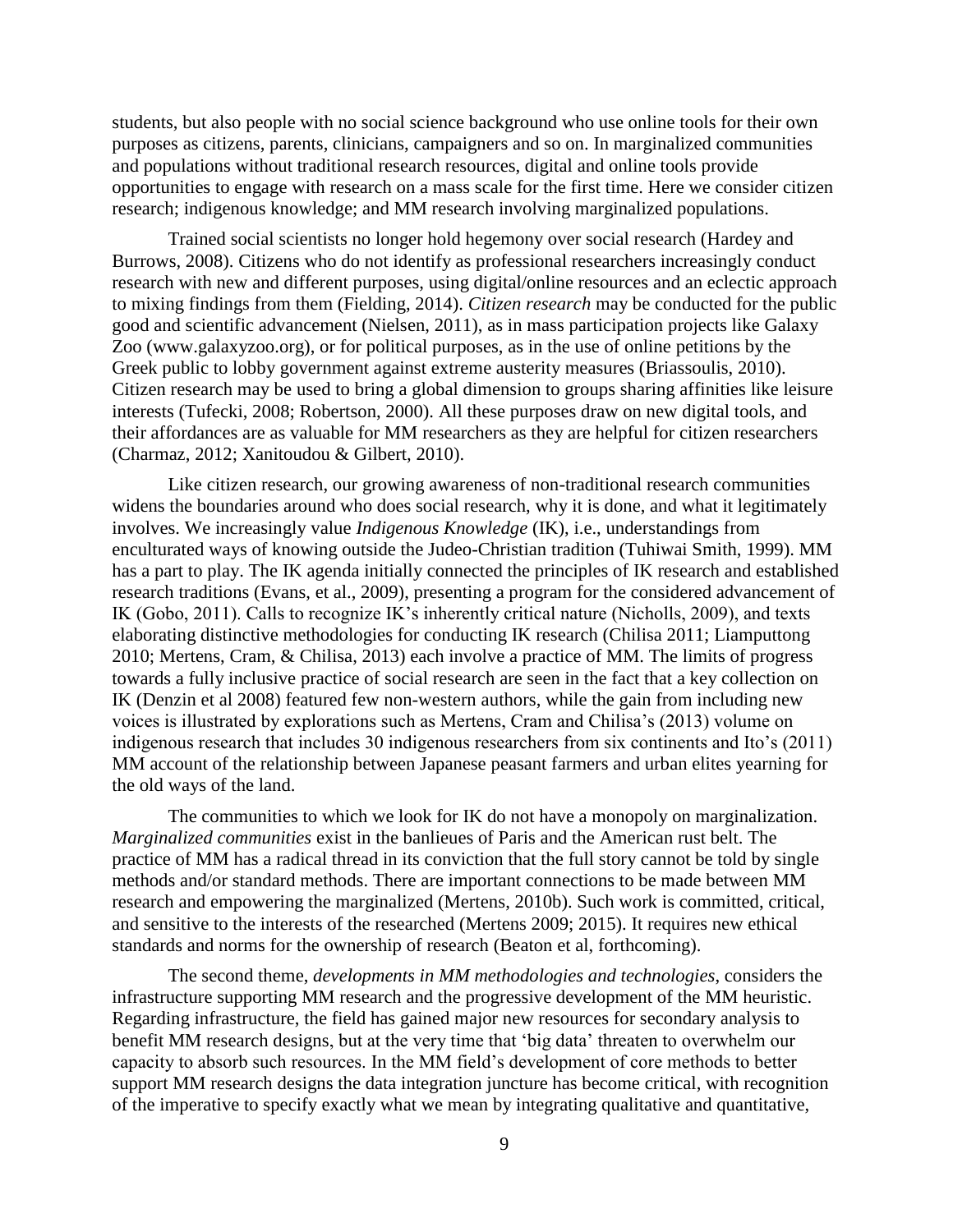and how to go about it. There are lessons here from computational techniques for coping with the data deluge using semi- and fully-automated strategies to bring datasets together while retaining data quality. Here we consider secondary analysis and archival practice; critical perspectives on data integration; and exploiting the online data deluge without drowning.

*Secondary analysis* has a low profile in mainstream research, yet in recent years there has been major investment in social science data archives. These comprise a valuable but underused resource for MM. One could say that secondary analysis was 'made for' MM, since it is inherently about combining (and contrasting) findings from datasets using different methods. Exemplars include using archival data in online research (Carmichael, 2008), combining textual and visual data (Corti, 2012), and biographical research (Valles et al., 2011).

Creswell (2009) and others rightly recognize the *critical importance of data integration* in MM. For many this is intrinsically about combining quantitative and qualitative data (Bryman, 2006; Maxwell, 2010), while canonical sources like Denzin (1970) recognize the logical possibility of 'within method triangulation.' Many have recognized the value of combining quantitative and qualitative data as a means to gain both analytic depth and range (Ivankova  $\&$ Kawamura, 2010), but few have shown how direct integration by converting one form of data to another might be done. Data conversion is quite common. One challenge with this line of reasoning is the unintended consequence of simplification of data reducing the potential for a deep level of knowledge gained, especially when converting large qualitative data strands. Bazeley (1999, 2006) is a pioneer in this regard. This does not mean that all integration should be direct; for example, there is value in qualitative analysis of open ended questions in surveys, particularly where qualitative software renders it systematic (Fielding, et al., 2012). A considered integration strategy needs to be designed in from the outset (Creswell & Plano Clark, 2011); when this challenge is met, real analytical discovery is possible (Hesse-Biber, 2010b).

Given their openness to innovation, MM researchers may have the edge in *dealing creatively with the data deluge* while responding robustly to the data quality issues it often presents. We increasingly recognize that online environments pose problems as well as offer benefits (Morozov, 2011). Automated data analysis is one response to the information explosion but poses dangers illustrated by facile use of Sentiment Analysis (using social media to assess public opinion; Hand, 2012). Some solutions lie in exploiting the online medium itself, as Brookes (2014) illustrates regarding the use of online resources to expose scientific fraud, Smith et al. (2011) show for survey research, and Hundley and Holbrook (2012) explore in representing relationships using innovations borrowed from digital fiction.

MM researchers are not alone in being both excited and concerned by the methodological affordances of new online/digital technologies. The third theme, *hybrid methodologies and supporting technologies*, brings to notice a set of new, technologically-informed methods with potential for MM. Here we consider the intersection between code-based qualitative data analysis and content analysis; the convergence of quantitative and qualitative data visualization techniques; and the spatial and the social.

MM researchers have been keen adopters of *qualitative software* ('CAQDAS'), which has played a role in enabling more systematic analysis of qualitative data, and its integration with quantitative data (Bazeley, 2010; Silver & Lewins, 2014). Contemporary CAQDAS increasingly offers powerful tools for semi-automation of code-based analysis (Franzosi et al., 2013). Digital tools for *content analysis* have enabled new analytic approaches to mixed datasets (Hogenraad et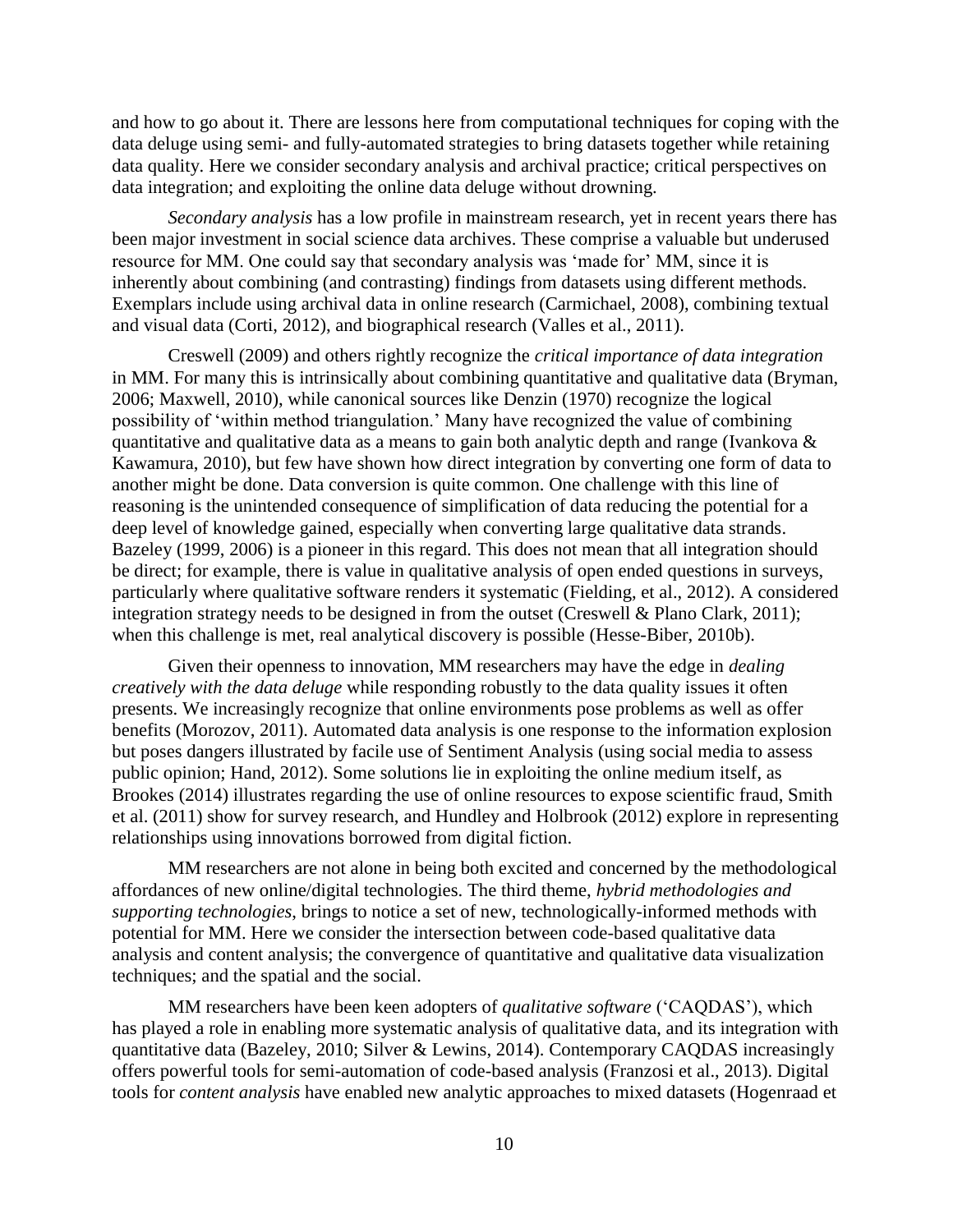al., 2003; Popping, 2009, 2015), including full automation (Grimmer & Stewart, 2013) and text mining (Lee et al., 2010), the challenge being to retain closeness to the underpinning data.

Digital tools have transformed *data visualization* across a range of fields and have enabled dry statistics to be seen in ways that catch the popular imagination (Wilkinson, 1999; Tufte, 2001, 2006; Unwin, 2006). Latterly, the visualization revolution has extended to qualitative and geographical data (Chen, et al., 2007). Techniques for combining information types in data visualization (McCandless, 2012) may particularly appeal to MM researchers.

The new human geography declares itself an inherently MM practice, combining not only social and physical geography but the quantitative and the qualitative. Innovative systems that integrate Geographical Information Systems with CAQDAS (Jung, 2009; Jung & Elwood, 2010; Cisneros-Puebla & Fielding 2009) bring together *the spatial and the social*. The new geography is also a committed research practice that seeks to place research resources in the service of communities (Craig et al., 2002), exemplified by feminist analysis of forestry resources (Nightingale, 2003), the use of MM geographic resources in urban planning (Knigge & Cope, 2006), and community safety studies (Fielding & Fielding, 2013).

# **Recommendations for the future: Purposes, questions, design research and technological advances**

The development of research questions for MM research and alignment of those questions with an appropriate design is a fertile area for MM research development. In addition, advances in technology partnered with applications in research is also a growing area of interest for MM researcher. To address these challenges, we recommend that MMIRA:

 Foster discussion on ways of classifying designs, again without rigidly imposing a particular typology, for example, by delineating and defining dimensions on which they vary.

 We advocate seeing a reciprocal linkage between questions and designs where research questions shape and are shaped by methods. MMIRA can provide a venue for exploring ways to integrate quantitative and qualitative methods and provide or promote training in doing so. By extending and sharpening methodological skills in the MM community, MM researchers will be encouraged to identify interesting and relevant research questions and see new ways to answer them.

 MMIRA can encourage researchers to think more flexibly and to widen their methodological repertoire to include MM action research and design research studies. This will extend the range of problems we can tackle using MM.

 New digital tools encourage us to widen our repertoire of research methods, by providing not only new affordances, such as web survey software, but through helping to make connections between parts of a MM design, such as by meta-data that allows different archived datasets to be linked. MMIRA already plays a large part in promoting the considered adoption and adaptation of information technologies by mixed methods researchers. The workshop section of the MMIRA website could offer publicity to a wider selection of workshop providers than at present, conferences, and workshops conducted by leading members. Developers of relevant software maintain their own lists of workshops promoting their software and are likely to respond enthusiastically also to a further dissemination opportunity.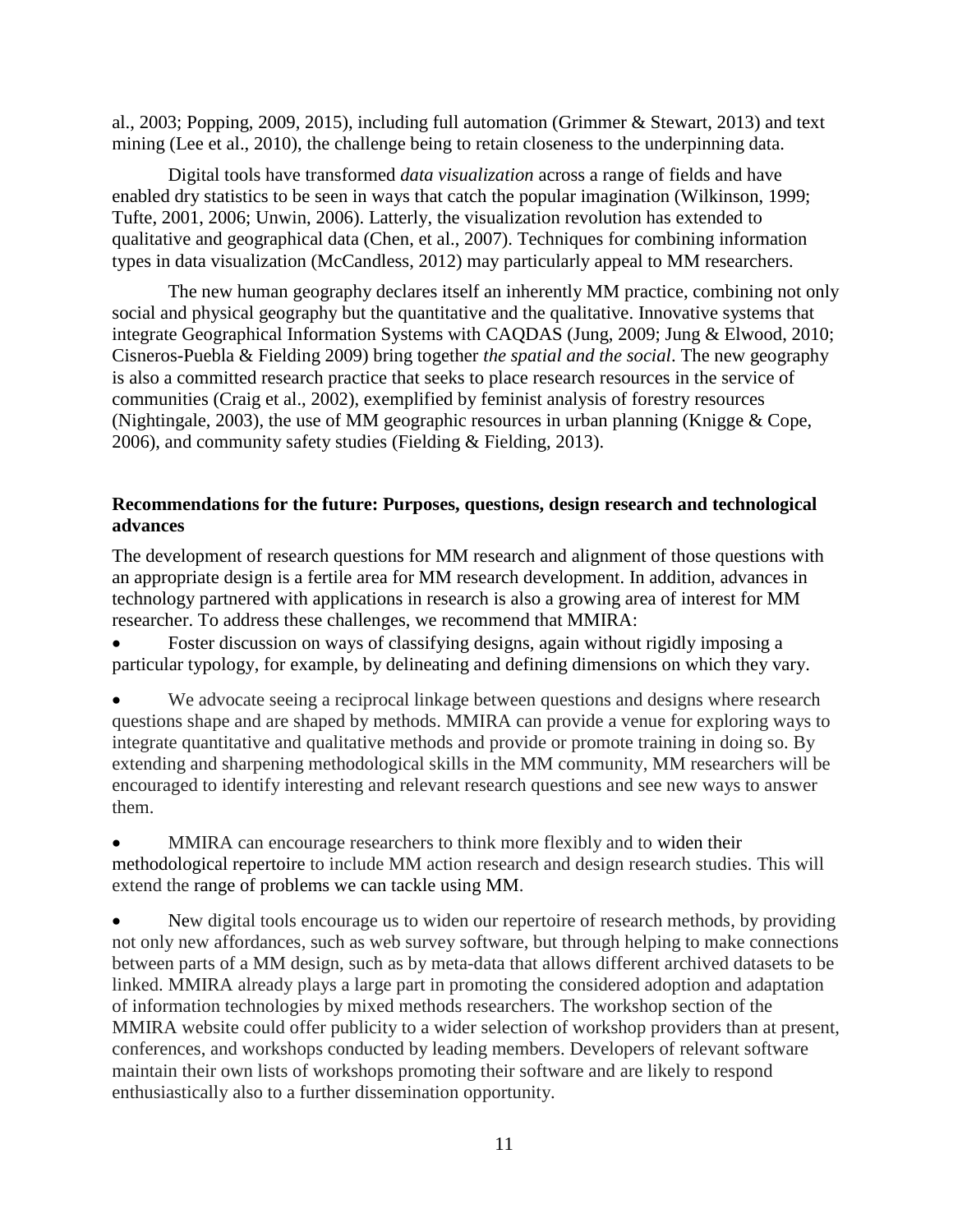MMIRA could also consider making a 'technological affordances' stream a standard part of its main and regional conference programs. The stream could include a 'what we need' forum, to which developers would be invited, from which users and potential users could specify what features they need from software to facilitate mixed methods projects.

In sum, by sharpening our methodological and technological skills, we can see new ways to answer research questions. One of the main strengths of MM research is that it emphasizes creativity and flexibility. Researchers need to be prepared to be flexible, rather than follow a script, and MMIRA can promote this orientation.

#### **Social justice and the MM researcher's responsibility**

The world is confronted with many 'wicked problems,' that is, problems that involve multiple interacting systems, are replete with social and institutional uncertainties, and for which there is no certainty about their nature and solutions, with time running out to find solutions (Levin, Cashore, Auld & Bernstein, 2012; Mertens, 2015a; Rittel & Webber, 1973). Additional concepts related to researching wicked problems include the need for researchers to address power inequities, violations of human rights and impeding social justice, and strategizing for action in the form of policies and behaviors (Mertens & Wilson, 2012). Some researchers and institutions also use the term 'grand challenges' with a similar meaning. Grand challenges are ambitious but achievable objectives that harness science, technology and innovation to solve important problems (U.S. Office of Science and Technology Policy, 2015). Grand challenges include issues arising from environmental degradation and climate change, poverty, health, social and economic inequality, and geopolitical instability, among many others.

Wicked problems and grand challenges can be characterized in sectoral terms and as cross-cutting problems. For example, cross-cutting wicked problems include armed conflict and other forms of violence (rape, other forms of sexual violence, gang activity) and inequities on the basis of gender, disability, race/ethnicity, religion, sexual orientation or other characteristics used to deny people's rights. Wicked problems can also be viewed as sectoral when the focus is on a specific sector such as community interactions with the criminal justice system; food insecurity; lack of access to appropriate and safe education; and lack of access to health services for such problems as HIV/AIDS, obesity, prenatal care, and substance abuse; environmental problems related to pollution and climate change; political unrest and corruption; and economic problems related to poverty and oppression.

These wicked problems and grand challenges typically call for new theories, concepts and methods. In order to promote research that helps address wicked problems and grand challenges, we explore the role of the researcher in terms of social responsibility, the use of a transformative framework for MM as offering an avenue for acting upon social responsibilities, provide an example of how MM are being used to address wicked problems successfully, and identify challenges that have not yet been met.

#### **Researchers' roles**

Researchers in the MM community (and in general) hold different perspectives regarding their roles. Some frame their roles as producers and disseminators of new knowledge. Hence, they have a responsibility to share their knowledge in peer reviewed journals and be judged by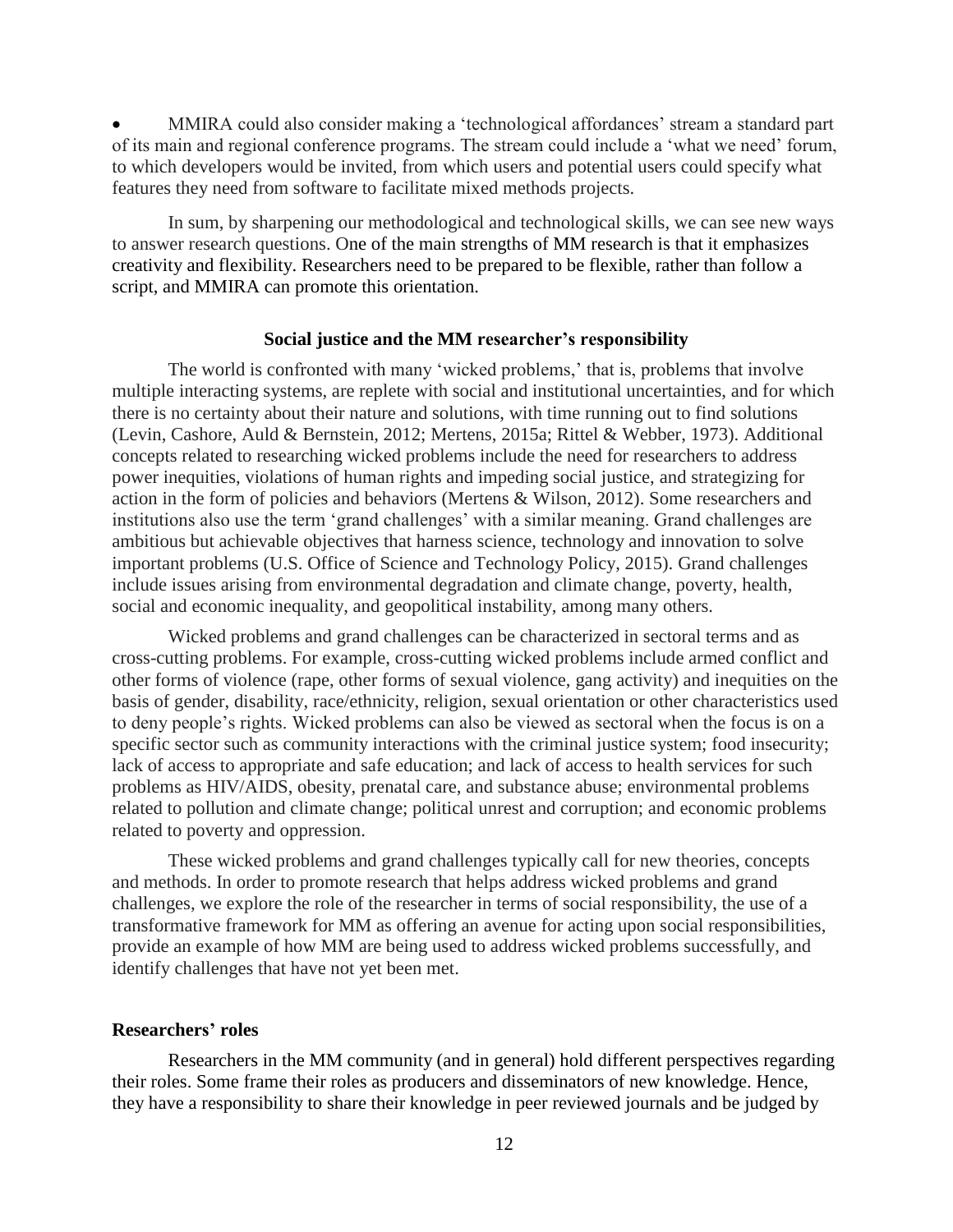the impact factor of the journal where they publish (Brown & Hedges, 2009). Others view their role in terms of supporting greater social activism; hence their criterion for good research is its contribution to positive social change. There is not a clear cut line that divides researchers on this topic; rather, it is a matter of the emphasis placed on the values of creation of new knowledge and contribution to social transformation.

Researchers who place high value on contributing to supporting changes that are necessary to avoid the negative consequences of environmental degradation, poverty, and inequality believe that the ultimate measure of the quality of their research should be associated with action and change. Good research should stress the need for science designed to change society for the better. It is possible that research conducted with a mono-method (quantitative or qualitative) can also adhere to this value system and can make contributions to social transformation as well. However, a question for MM researchers concerns the role that MM can play in addressing wicked problems. Gomez (2014) argues that MM approaches are particularly germane for approaches to address these wicked problems because they allow researchers from diverse groups to have a common language to guide their inquiry, participants from vulnerable groups to be included in culturally appropriate and supportive ways, and policy makers to be part of the process of problem and solution identification and documentation. Wicked problems are complex and contextually bound; to what extent do MM provide the opportunity to capture that complexity in both quantitative and qualitative ways in order to be inclusive of the deep cultural connections that surround wicked problems as well as to provide a sense of the size and impact of the problems? (There are instances in MM when a 'problem' does not drive the purpose for conducting research.)

In this regard, researchers can use a whole range of methods and techniques for gathering information and data. MM research can help to advance a social justice research agenda to cope with wicked problems and grand challenges. However, MM researchers face a challenge that has been described as the science-practice gap emanating from a debate about rigor and practical relevance of research (Kieser, et al., 2015). From an academic point of view, rigor (in theory development, research design and inferences, and conclusions) is usually indicated as the main indicator of the quality of a study. However, in addition to rigor, scholars must also consider the practical relevance of their work. And, undoubtedly, the purpose of trying to solve wicked problems and grand challenges plays a key role within this practical relevance of research. How can MM researchers contribute to the development of strategies designed to increase rigor and address the practical relevance of their work? How can the MM community respond to a cultural climate within the academy that endorses a mono-method approach? This is an issue of particular relevance for beginning researchers who feel pressure to conform to expectations for specific mono-methods approaches, as is found in some disciplines and universities.

The purpose of science, and then our main purpose and role as researchers, is the presentation of a credible representation of phenomena, as much as possible through convincing logic and rigorous empirical methods. Researchers who prioritize social responsibility might extend the purpose to research to include the provision of valid explanations about empirical phenomena with the potential possibility of making improvements in the natural and social worlds. MM researchers face a challenge in establishing criteria that allow for critical interrogation of the meaning of credible representation and what is considered to be improvement in the world. Future discussions can explore the meaning of rigor in methods and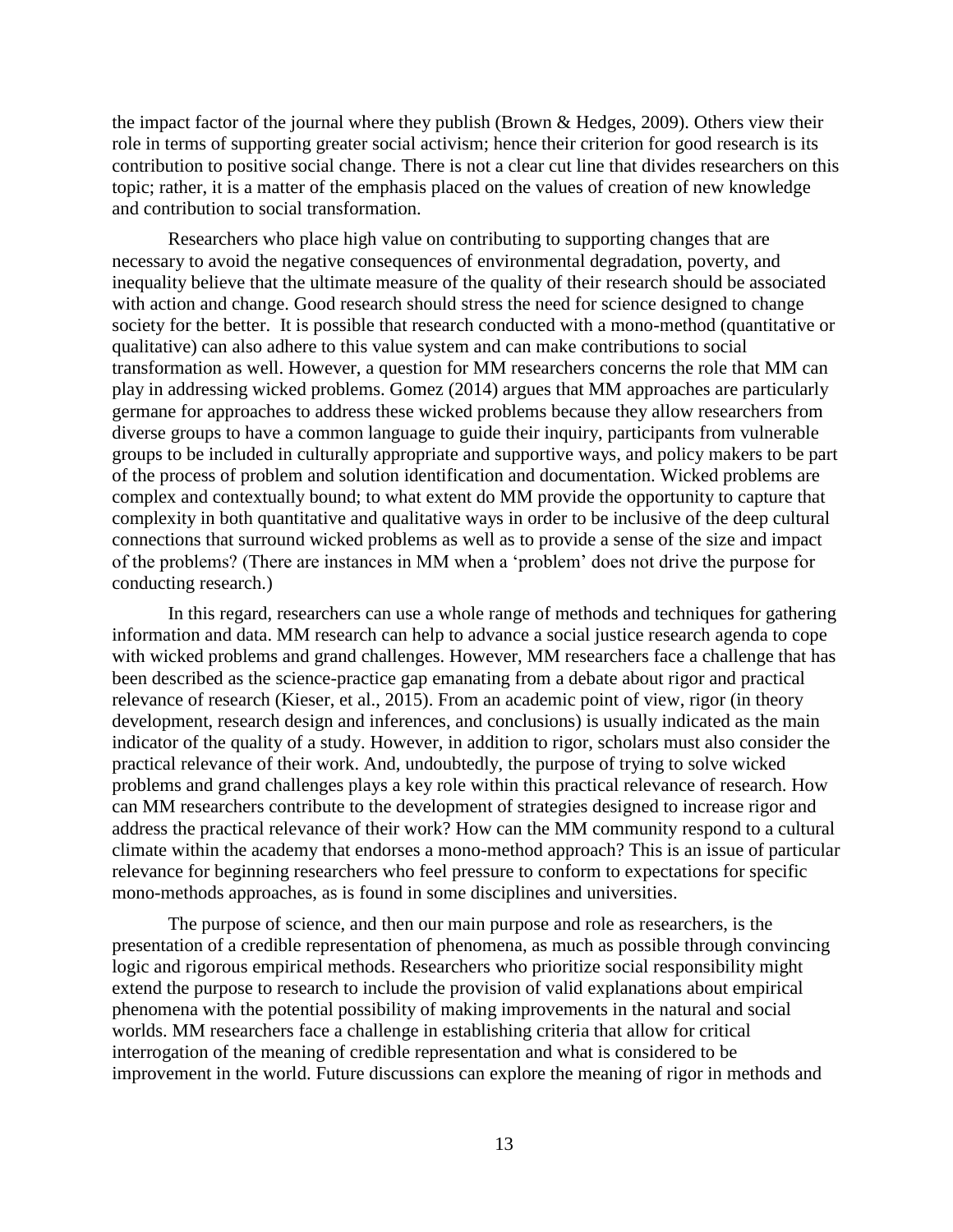the meaning of improvement in the human condition, with a specific responsiveness of issues of power and diversity.

The use of MM research may facilitate and enhance the interpretation of the results obtained in order to emphasize the practical implications of a study. With regard to this practical impact, MM can be used to understand the extent to which a study's results are significant in practice by including practitioners' own discourses, with an awareness of inclusion of intended beneficiaries of interventions in culturally respectful ways. Aguinis, et al. (2010), with the goal to bridge the science-practice gap, pointed out that to demonstrate a study's practical significance, there is a need to describe quantitative results in a way that makes sense for practitioners. They suggested that this can be achieved by including practitioners in each research project as part of a qualitative study. Therefore, these authors defend MM research where a quantitative study is completed with a subsequent qualitative part where practitioners and other stakeholders become participants and collaborators. Regarding engaged scholarship, Van de Ven and Johnson (2006) also emphasize that multiple methods are needed to understand complex problems or phenomena. Researchers have a much greater likelihood of making important knowledge advances to theory and practice and solving important problems if the research is designed so that it uses multiple and different methods, comparing plausible explanations of the phenomenon being investigated from different stakeholders. Moreover, community-based participatory research may also be useful (Harper & Salina, 2000; Israel et al., 1998; Wallerstein & Duran, 2010). Members of the community are at the table from the inception of the project (indeed, they help decide what the problem is and what will happen, in collaboration with the research team).

Social inequality, and thus social injustice, includes several types of inequalities: inequality of wealth; inequality of access to health care, education, housing, food, economic resources, power structures, and areas of recreation; degradation of living conditions, the environment, social structures, and relationships; and direct or indirect exploitation of groups on the basis of gender, race/ethnicity, socioeconomic status, nationality, disability or sexual orientation. The key point to researching these problems is that rather than solely relying on numerical measures and statistical analysis, MM researchers argue that including qualitative approaches enhances understandings of (in)justice and perceived fairness. The use of qualitative approaches does not guarantee that injustice and fairness will prevail; MM researchers who integrate quantitative and qualitative methods need to explore how the use of MM can contribute to increased justice.

It is our responsibility as researchers to use a variety of methods available for a better understanding of wicked problems and grand challenges. These problems and their analysis require methodological diversity. Therefore, MM research may play a key role as this methodological approach promotes the application of a diversity of methods, combining quantitative and qualitative approaches and using information from several and different stakeholders. MM researchers work from a variety of philosophical positions, any of which could be used to frame research that contributes to social transformation, such as the transformative paradigm and critical realism (Pawson, 2013). Here we discuss the transformative paradigm to illustrate how a philosophical framing for research can explicitly addresses issues of social justice and human rights as a means to addressing wicked problems through the use of MM.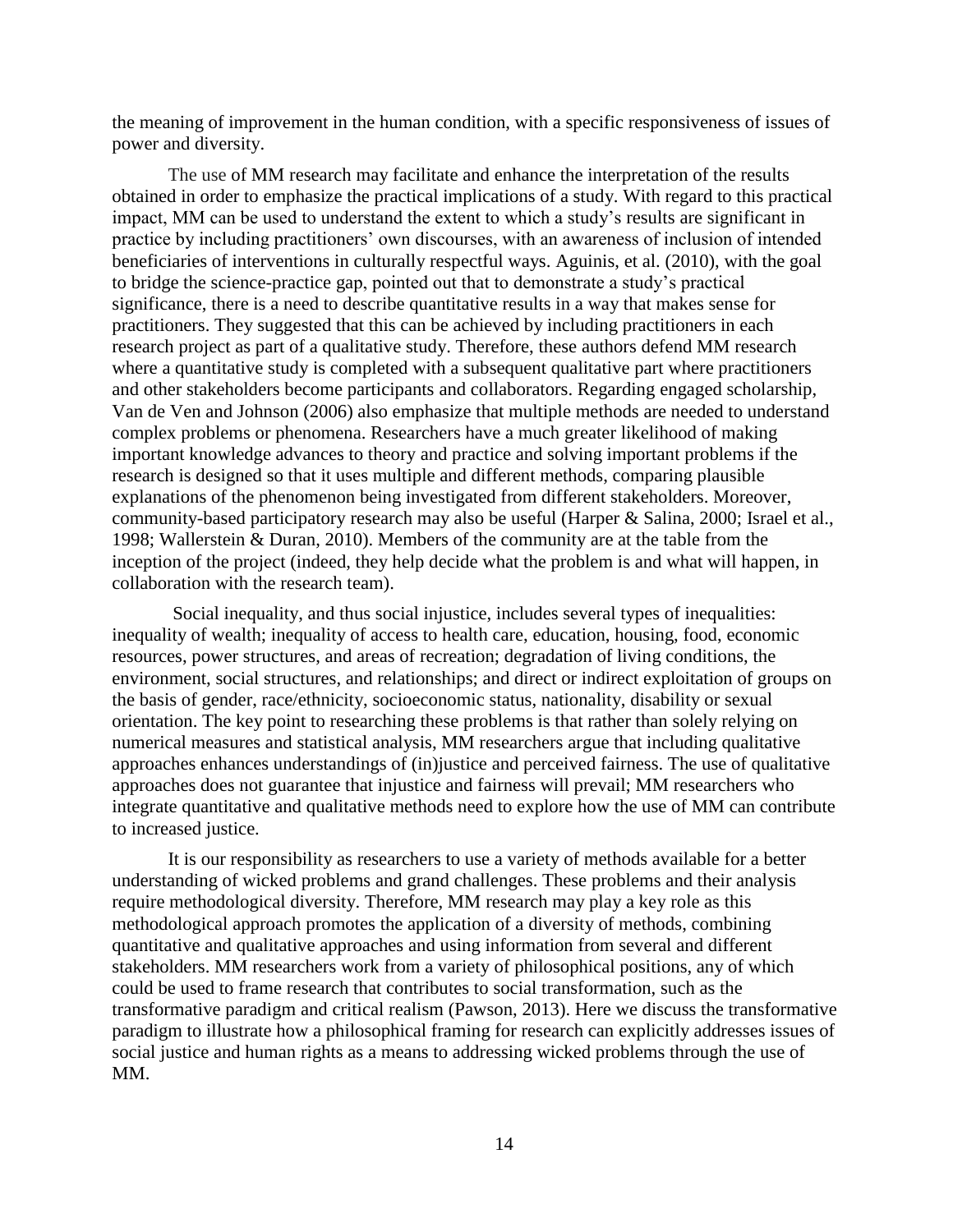### **Transformative MM research**

In acceptance of a role focused on social responsibility, researchers can use a wide range of methods and techniques for gathering information and data. MM research can help to advance this research agenda to address important social and economic challenges. The transformative paradigm provides a framework that explicitly addresses social change and justice using MM designs (Mertens, 2009, 2014; 2015b; Mertens & Wilson, 2012; Cram & Mertens, 2015).The transformative paradigm does not prescribe particular approaches, but researchers need to engage in qualitative data collection to determine the focus of the inquiry, as well as to gather information using culturally appropriate methods for the research in terms of design, sampling, and data collection, analysis, interpretation and use. Therefore, it is likely that MM will be the choice of transformative researchers.

To understand different versions of reality, the researcher needs to establish an interactive link with community members. This is important in sustainable development, poverty, and environmental inequalities because many victims of injustice have experienced a history of betrayals by the powerful. We should know the different perspectives of different stakeholders; not only the insights that are afforded by statistical data. Together with quantitative statistical data, qualitative research may help to examine the different views of different interest groups and participants related to these issues.

The transformative philosophical assumptions are displayed in Table 1 along with the methodological implications of these assumptions.

#### **MM research in service of social justice**

In this section, we examine MM research that was designed and implemented in the interest of social transformation. An example is drawn from the health sector to illustrate how MM can contribute to addressing issues of human rights and social justice. A caveat should be noted: MM are not a panacea. Limitations exist in terms of the role of the researcher in addressing wicked problems and grand challenges in the form of power relationships and formal authority. Yet, we argue that use of MM designs with a focus on human rights and social justice increases the potential for research to have a positive impact on such problems and challenges.

Intimate partner violence is a wicked problem that violates human rights and is pervasive around the globe. Kyegombe, Abramsky, Devries, Starmann, Michau, Nakuti, Musuya, Heise and Watts (2014) undertook a transformative MM study using a phased community mobilization intervention called SASA! in Kampala Uganda. The methodology used in this study reflects a socially responsible stance that aligns with the assumptions of the transformative paradigm. The study focused on intimate partner violence as a violation of human rights and included a contextual analysis of the inequities in intimate relationships that are reflected in the culture in Uganda. These included acknowledgement of inequitable gender norms and power imbalances between men and women that lead to intimate partner violence and negative relationship dynamics in the form of poor communication, limited joint decision making, and lack of trust and intimacy. They worked with an ecological model in order to support action necessary to shift the culture so that it was respectful of human rights as is exemplified in this statement: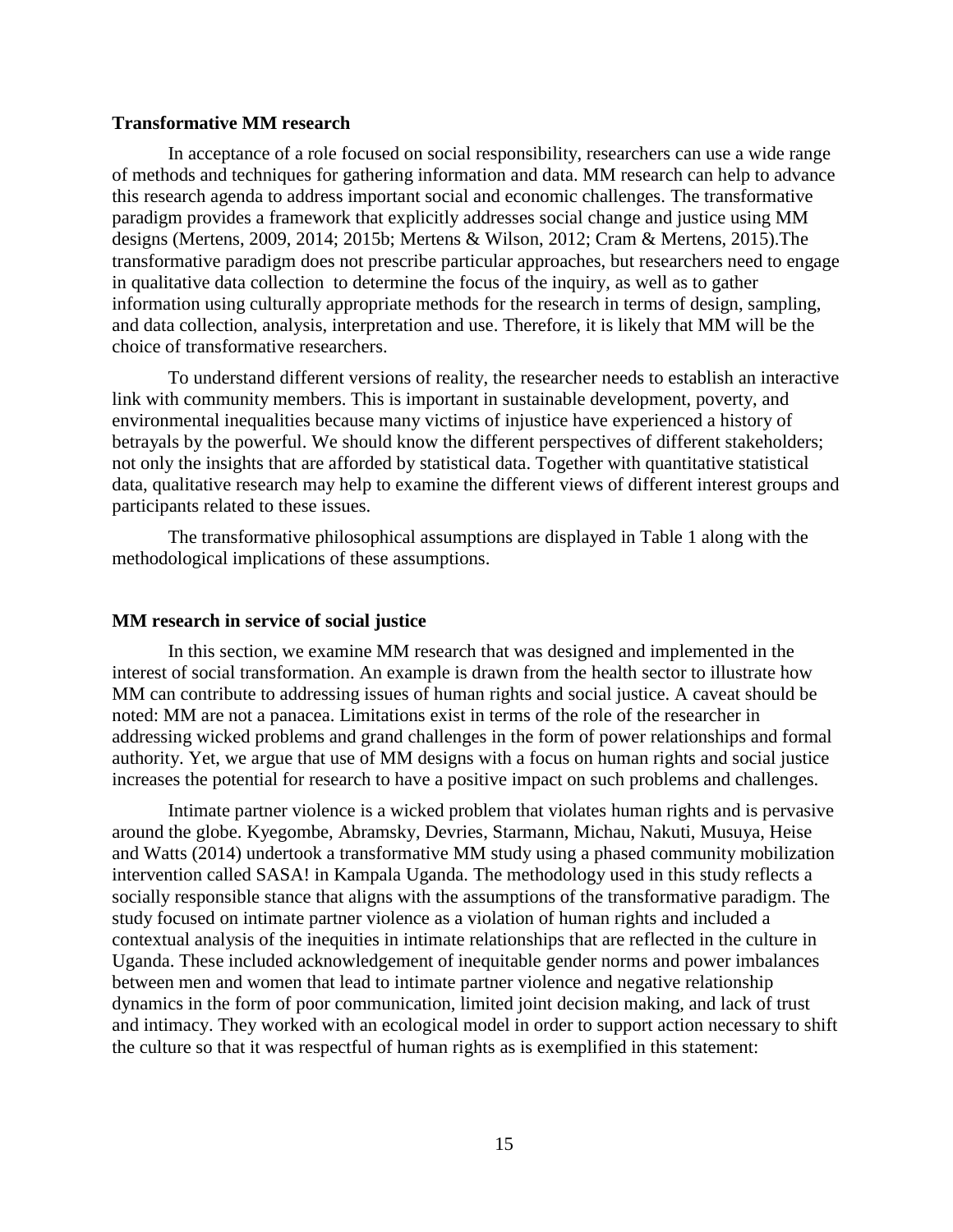| <b>Transformative Philosophical Assumptions</b> |                                                                                                                                                                                                                          |                                                                                                                                                                                                                                                                                       |
|-------------------------------------------------|--------------------------------------------------------------------------------------------------------------------------------------------------------------------------------------------------------------------------|---------------------------------------------------------------------------------------------------------------------------------------------------------------------------------------------------------------------------------------------------------------------------------------|
| <b>Assumptions</b>                              | Characteristics                                                                                                                                                                                                          | Methodological Implications                                                                                                                                                                                                                                                           |
| Axiological                                     | Social justice and human<br>$\bullet$<br>rights<br>Address discrimination and<br>oppression<br>Cultural responsiveness<br>Address power differences<br>Recognize stakeholder assets<br>Reciprocity                       | Develop research teams<br>$\bullet$<br>Build research capacity<br>$\bullet$<br>Culturally responsive methods<br>$\bullet$<br>Engagement with full range of<br>$\bullet$<br>stakeholders<br>Safety of participants<br><b>Establishment of Local Advisory</b><br>$\bullet$<br>Committee |
| Ontological<br>Epistemological                  | Different versions of reality<br>$\bullet$<br>made visible (including the<br>hidden versions)<br>Challenge versions of reality<br>that sustain oppression<br>Socially and historically<br>$\bullet$<br>located knowledge | Build local research capacity<br>$\bullet$<br>Conduct context analysis to<br>ascertain culture and historical<br>factors<br>Use culturally responsive<br>$\bullet$<br>sampling frame, aware of<br>inclusion and safety                                                                |
|                                                 | Trusting relationships<br>Including families, schools and<br>communities                                                                                                                                                 | Formulate research question<br>inclusive of assets and risks at<br>individual, family, and societal<br>levels                                                                                                                                                                         |
| Methodological                                  | Dialogic<br><b>MM</b>                                                                                                                                                                                                    | Use qualitative and quantitative<br>data collection strategies                                                                                                                                                                                                                        |
|                                                 | Use for social change<br>Build on community assets<br>Use cyclical design                                                                                                                                                | Adapt data collection, analysis<br>and interpretation processes for<br>different populations<br>Build in processes for reporting<br>$\bullet$<br>and use of data at multiple levels                                                                                                   |

Table 1. Transformative Philosophical Assumptions and Methodological Implications Adapted from: Mertens (2015b); Mertens & Wilson (2012)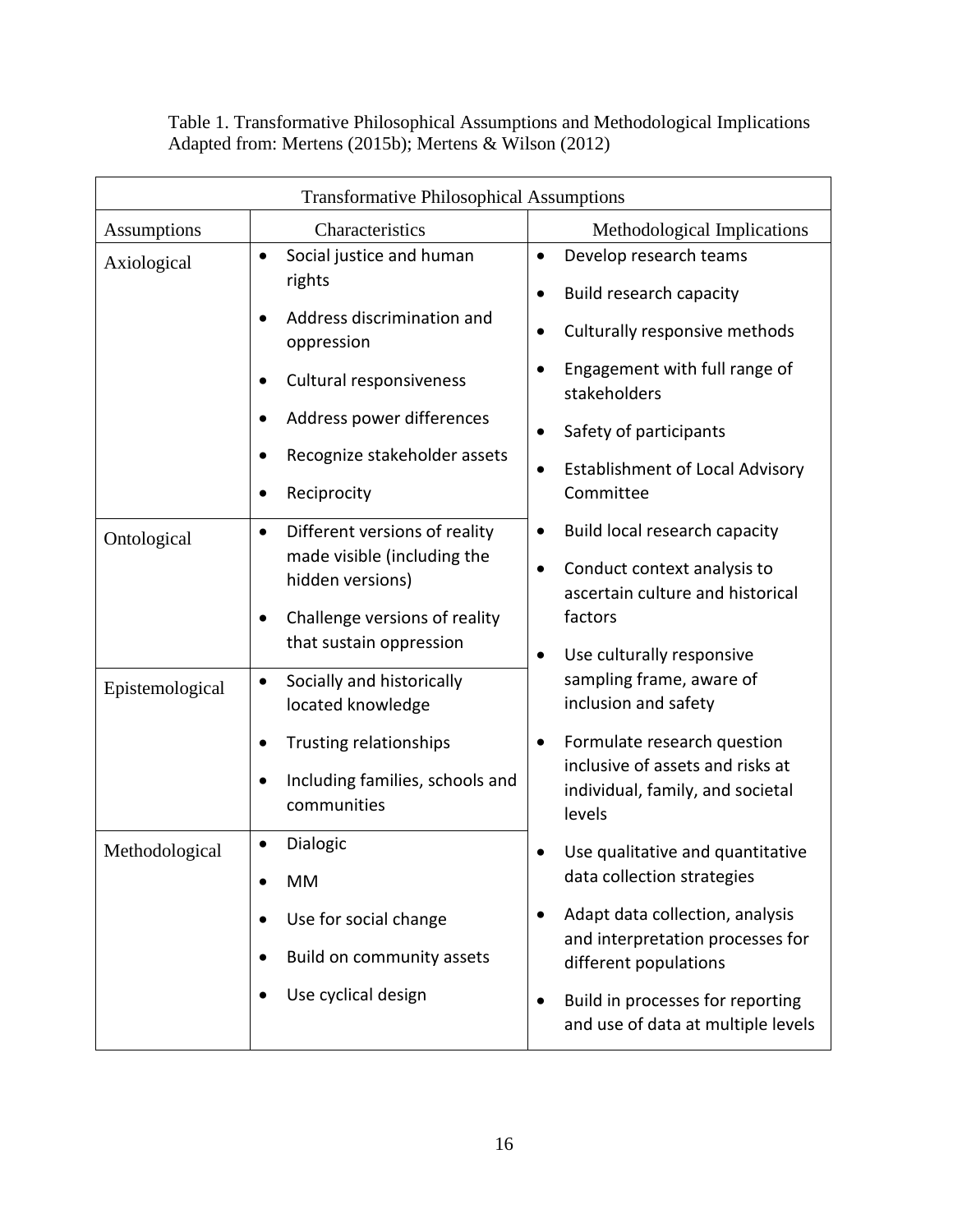SASA! recognizes that intimate partner violence results from the complex interplay of factors which operate at the individual, relationship, community and societal levels and that if effective change is to be achieved, it is important for interventions to systematically work with a broad range of stakeholders within the community (p. 13).

Following the contextual analysis, the researchers selected community members to serve as activists to inform the development of the intervention, implement it, and assist with the evaluation of its effectiveness, using both quantitative and qualitative data collection. The capacity of the community activists was increased and power issues were addressed in the name of achieving a more equitable relationship between the researchers and the activists. Cultural responsiveness was ubiquitous in the conduct of the research. For example, the researchers used questions from the World Health Organization (WHO) Multi-Country Study on Women's Health and Domestic Violence, however, they did cognitively pretest and refine the items based on successive rounds of testing. The design for the study was a pair-matched cluster randomized trial with baseline and end-line cross-sectional surveys, a nested qualitative study, on-going operational research and an economic evaluation. The qualitative data focused on the participants' experiences of the intervention and their intimate relationship dynamics. The quantitative data analysis indicated positive shifts in the discussion and use of condoms, HIV testing, and higher levels of joint decision-making. The qualitative data confirmed these results as participants described "more supportive gender roles, improved communication, increased levels of joint decision-making and awareness of non-violent ways to deal with anger and disagreement" (p. 8). Yet, barriers remain in the form of men's resistance to give up sex with more than one woman, resistance to get HIV testing, and women's fear of retribution if they ask too many questions or refuse to have sex with their husbands. The qualitative data also revealed those aspects of SASA! that made it different from past, less successful approaches. Participants mentioned the importance of using drama as a means of conveying information and generating discussion, the emphasis on prevention of violence, focus on healthy relationships, and grassroots work by community activists. The hallmark of this research is not just that they used MM, but that the transformative approach was integrated through all aspects of the research, from the theoretical framework, the sense about cultural grounding and respect, the involvement of community members and the application of findings for the purpose of increasing human rights.

#### **Recommendations for the future: Social justice and the MM researcher's responsibility**

The world is confronted with important 'wicked problems' and 'grand challenges' for which MM approaches to research can contribute solutions.

 MMIRA can encourage researchers to think beyond the concept of methodology to explore the meaning of a socially responsible role and critically examine the philosophical assumptions that guide their thinking. The MM community can engage in creative thinking about ways that they can be part of the solutions.

 We have identified several strengths of MM as a research strategy for trying to solve challenges that resist solution. In this regard, a basic but key idea is that multiple methods are needed to understand complex problems or phenomena, with a critical lens brought to the choice of methods based on clarity of philosophical assumptions. When this critical lens is brought to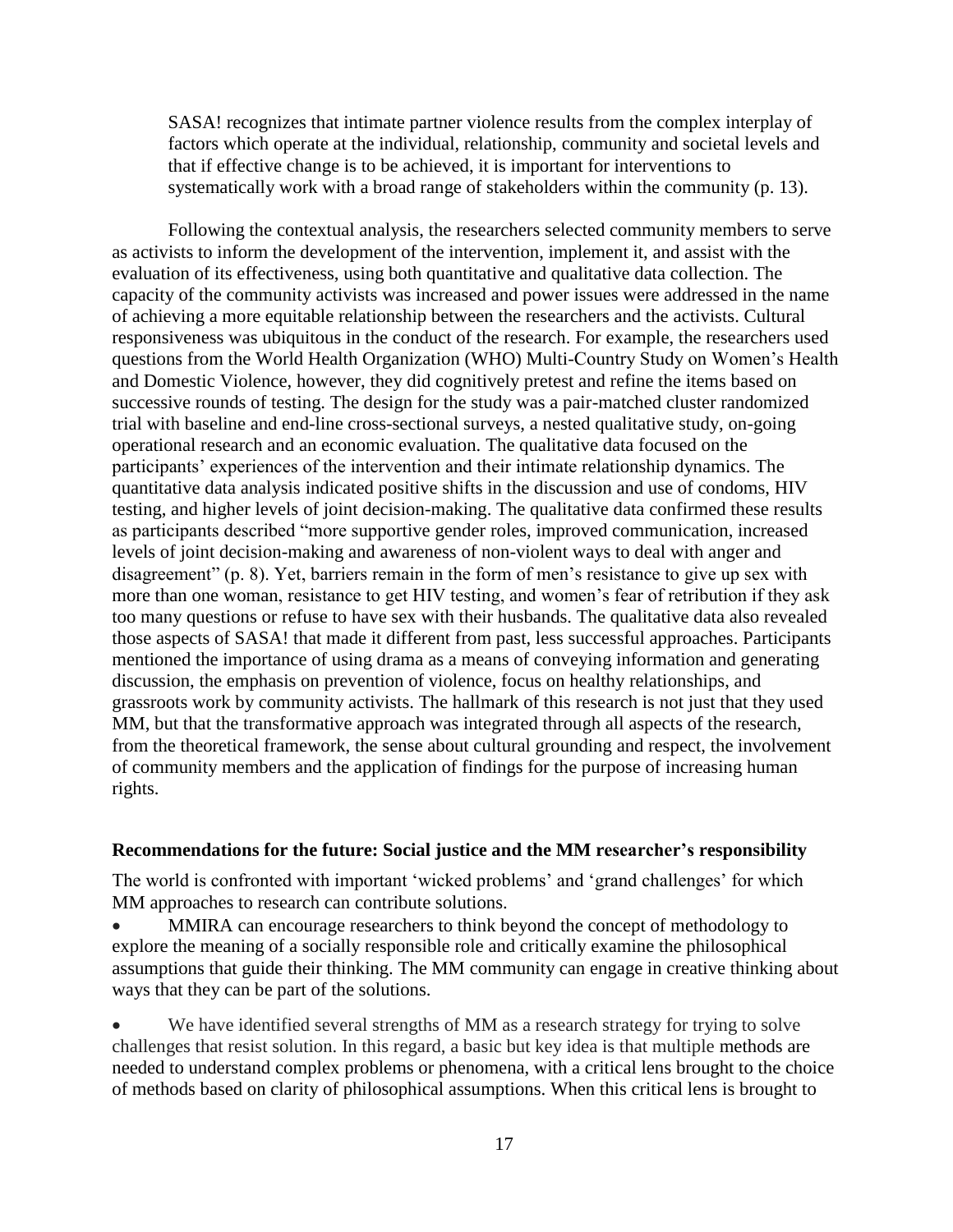methodological decisions, then MM researchers can contribute to approaches that do not solely rely on numerical measures and statistical analysis; rather, qualitative approaches are also needed to enhance understandings of these challenges. This qualitative part can be used to know opinions about causes of these problems and their consequences and possible solutions from different stakeholders, especially from people affected by these challenges.

 MMIRA can provide researchers with opportunities to extend knowledge of how MM can enhance our ability to address wicked problems by grounding our work in explicit philosophical assumptions that support the development of solutions that are inclusive of issues of human rights and social justice.

## **Teaching mixed methods research**

Education about MM research should not simply be sprinkled as a module within existing research methods courses. Commensurate with its status as a distinct methodological approach, the undergraduate and graduate research methods curricula should be transformed to provide formal training in qualitative and MM research, along with traditional quantitative research approaches. In this section, we explore challenges in teaching MM at the graduate and undergraduate levels. A later section includes ideas about teaching MM in a professional development context.

Despite the rapid expansion of publications on mixed method research, there is surprisingly little published information on *teaching* MM courses. The topic is addressed in these publications: the chapters on teaching in the first and second editions of the SAGE Handbook of MM in Social and Behavioral Research (Creswell, Tashakkori, Jensen, & Shapley, 2003; Christ, 2010), and papers by Bazeley (2003), Christ (2009), Mertens (2015) and Hesse Biber (2015). Bazeley (2003) provides suggestions for teaching MM; Christ (2009) reviews other articles that address specific issues in teaching MM, Mertens (2015) deals with the importance of philosophical paradigms in MM instruction, and Hesse Biber (2015) describes a case study of teaching MM along with challenges encountered. MM researchers can contribute to understanding how to teach MM by sharing their syllabi and their experiences in such teaching.

These publications display a number of common features of many MM courses, including a discussion of paradigm issues (or more broadly, "mental models"), a typology of designs, purposes for conducting a MM study, writing research questions, analyzing data, addressing validity/trustworthiness, and writing up results. Bazeley and Hesse Biber explicitly address the issues involved in teaching how to integrate qualitative and quantitative methods, data, and findings, and this deserves more attention, as integration has been identified as one of the most difficult issues in conducting MM research (Bryman, 2007; see also Maxwell, Chmiel, & Rogers, 2015).

There are a number of common practices in MM courses that are controversial, and that need scrutiny in developing the pedagogy of MM research. One is the issue of "paradigms." This term is often used to refer to a number of philosophical positions (post-positivism, realism/critical realism, interpretivism, pragmatism, transformative, etc.) from which research can be done, or to MM research itself as a "paradigm" in contrast to quantitative and qualitative research. It is questionable whether any of these are paradigms in Kuhn's sense (i.e., in the sense of being internally coherent and mutually exclusive stances), or even whether Kuhn's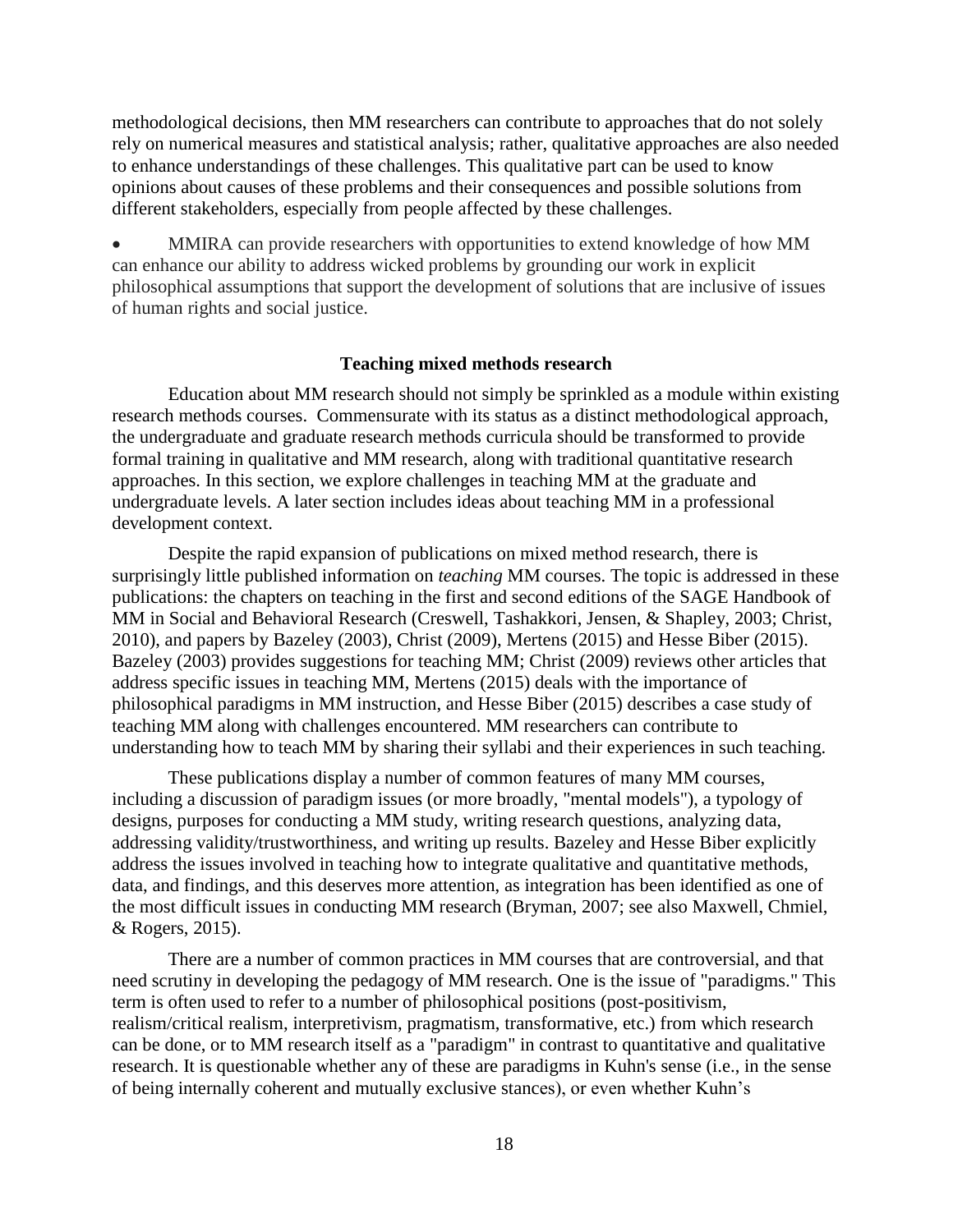conceptualization of paradigms needs to be adhered to in this context. Bergman (2008), Biesta (2010), and Hammersley (1992b) have argued that such positions are bundles of at least partially independent components, rather than being intrinsically unified, and Abbott (2004) and Maxwell (2011) have claimed that specific philosophical positions are best seen as "heuristics" that can be combined to provide a deeper understanding of the phenomena studied. This resonates with Greene's (2007) dialectic approach to MM research, in which divergent perspectives are used to deepen, rather than simply broaden or confirm, one's conclusions. This is not to downplay the importance of philosophical assumptions and "mental models," only to open up the discussion of whether these are "package deals" that must be taken as unified choices. This is an important issue for teaching MM research, as several widely-used textbooks for MM research suggest that paradigms are the "foundation" of a MM study, and that the researcher should select a particular paradigm for the study (Creswell & Plano Clark, 2011, pp. 38-45; Teddlie & Tashakkori, 2009, pp. 86-91).

Similarly, typologies of MM designs (e.g., convergent parallel, explanatory sequential, embedded, transformative, etc.; see Creswell & Plano Clark, 2011, and Teddlie & Tashakkori, 2009), which are prevalent in the MM literature, have been criticized by Bryman (2006, 2007), Guest (2013), and Maxwell & Loomis (2003; Maxwell, Chmiel, & Rogers, 2015) as failing to capture the actual diversity of MM studies. Christ combines his use of these typologies with Maxwell's interactive model of design. The utility of such typologies deserves further discussion.

Finally, validity is a critical concept when teaching MM. The treatment of validity in MM research has seldom taken notice of recent developments in measurement and quantitative research. The most far-reaching of these is Messick's (1995; cf. Brinberg & McGrath, 1985; Lissitz, 2009) assertion that validity is a property of the interpretations of, and inferences from, test scores, not of the tests themselves. Similarly, Shadish, Cook, and Campbell's (2002) text on experimental design states that, "validity is a property of inferences. It is *not* a property of designs or methods" (p. 34). As a result, criteria that simply determine what methods are used (typical of both quantitative and qualitative research), and widely employed in MM textbooks, (e.g., Creswell & Plano Clark, 2011, pp. 210-212; Teddlie & Tashakkori, 2009, pp. 208-214) are not adequate to assess the validity of a study's conclusions. Teachers of MM research need to engage with this important concept in their courses.

## **Transforming the undergraduate research methods curriculum with qualitative and MM research**

Quantitative research methods are foundational to the traditional undergraduate social sciences curriculum; not so qualitative or MM research. Consequently, undergraduate and graduate students can graduate having learned little or nothing about qualitative or MM research. As such, the contemporary undergraduate research curriculum is out of step with the innovative MM approaches that have burgeoned in the social sciences, and that increasing numbers of researchers use.

The Office of Behavioral and Social Sciences Research (OBSSR) of the National Institutes of Health's (NIH) (Creswell, Klassen, Plano Clark, & Smith, 2011) prioritization of more sophisticated and diverse methodological strategies to address complex issues problems, necessitates that students receive formal education in innovative methods such as qualitative and MM research. The undergraduate research curriculum is the natural starting point for this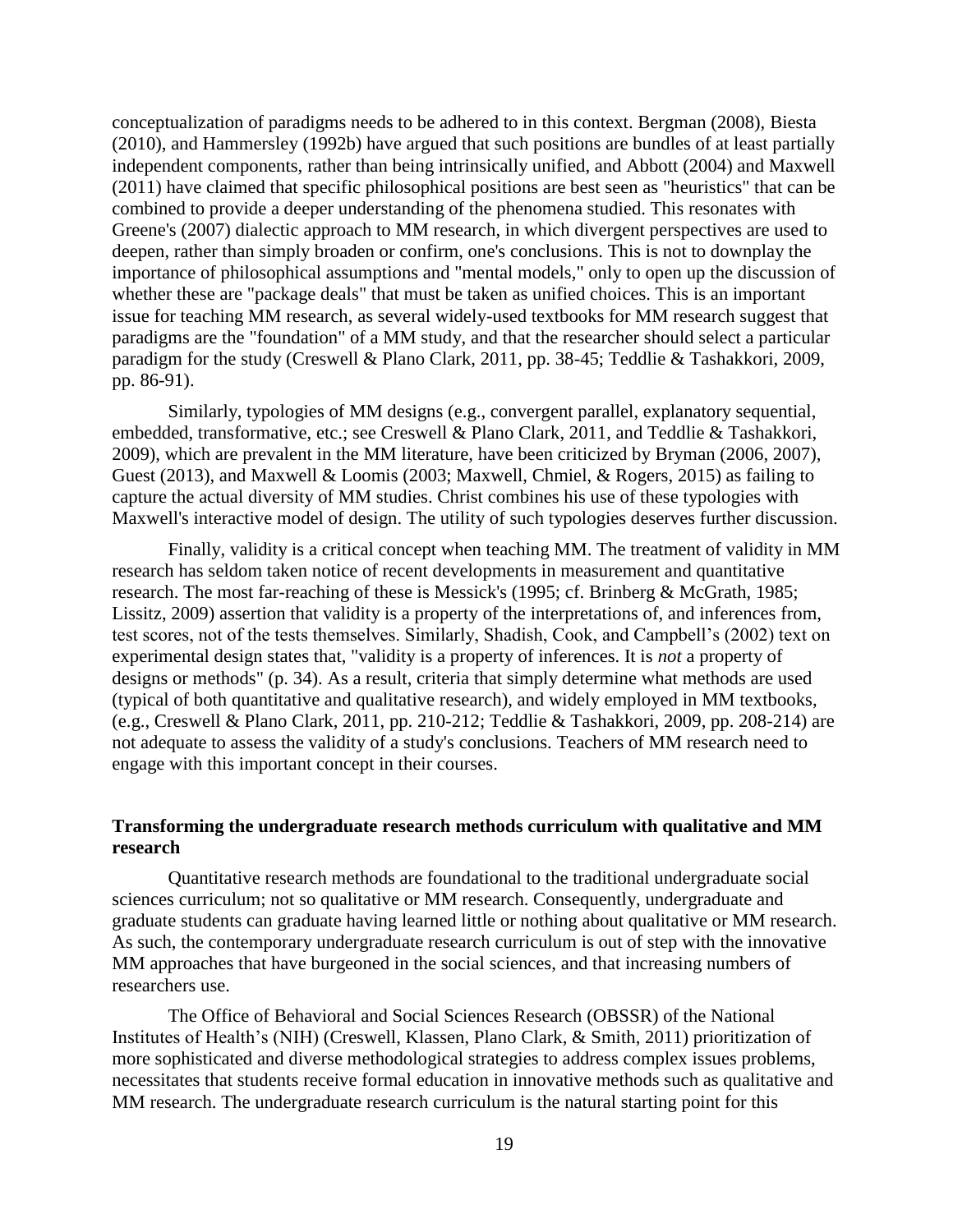education. Accordingly, we propose a way forward for developing a transformed undergraduate research methods curriculum into which training about qualitative and MM are infused seamlessly with traditional quantitative approaches.

Kitano's (1997) model of multicultural course change provides an apt template for the transformation of the undergraduate research methods curriculum. Kitano's model proposes three levels of course change: *exclusive*, *inclusive,* and *transformed*. The exclusive course represents the most traditional route in the sense that it "presents and maintains traditional, mainstream experiences and perspectives of the discipline" (p. 23). In the exclusive approach, qualitative or MM approaches receive token acknowledgement. The transformed course, "... challenges traditional views and assumptions; encourages new ways of thinking; and conceptualizes [research methods] in light of new knowledge, scholarship, and ways of knowing" (Kitano, 1997, p. 23). Kitano's transformed course approach aligns well with Mertens' transformative paradigm for MM research. The transformative paradigm and related philosophical paradigms (see the section on *Philosophical Framing for MM Research* in this report) emphasize the roles that power and privilege play in all aspects of the research process and how quantitative and qualitative methods can be deployed to promote social justice (Mertens, 2007, 2009, 2010a, 2010b). The transformed curriculum should include an introduction to philosophy of science course in which students learn the philosophical paradigms that underlie qualitative, quantitative and MM, and learn to think critically about the assumptions that guide their research questions, research designs, analyses, and interpretations (Mertens, 2010a).

In general, most researchers are products of educational settings that have historically privileged one method—quantitative or qualitative methods—over the other; rarely both. It is likely that many researchers who find themselves drawn to MM research will have little or no formal education or training in MM research. Thus, the risk that researchers who have been trained primarily in quantitative methods, but not qualitative or MM research, will conduct MM research that is more quantitatively oriented simply because they are more knowledgeable about and proficient with quantitative approaches is substantial. Similarly, a risk exists that researchers who have been trained primarily in qualitative methods, may be less knowledgeable about and proficient with quantitative approaches compared with those with more considerable quantitative training. Transforming the research methods curriculum to more equitably represent qualitative and MM will expand the methodological toolkit that students can access to help answer research questions. Students who learn quantitative methods exclusively tend to learn that methods drive the research process rather than the other way around. Nor are they knowledgeable about the philosophical or theoretical underpinnings of a MM approach, or the multitude of qualitative methods, methodologies and analytical strategies that can be mixed with quantitative approaches to truly capitalize on the advantages of using both (Creswell & Plano Clark, 2011). And of course, the transformed undergraduate research methods curriculum would be incomplete without at least one introduction to MM research course. Like the qualitative course, the MM research course would provide students with topics such as: a historical overview of MM, and the philosophical assumptions that undergird MM, various MM designs, and strategies of data analysis and interpretation. More specialized and advanced undergraduate courses could focus on specific MM designs (e.g., explanatory sequential, embedded, transformative) and related analyses.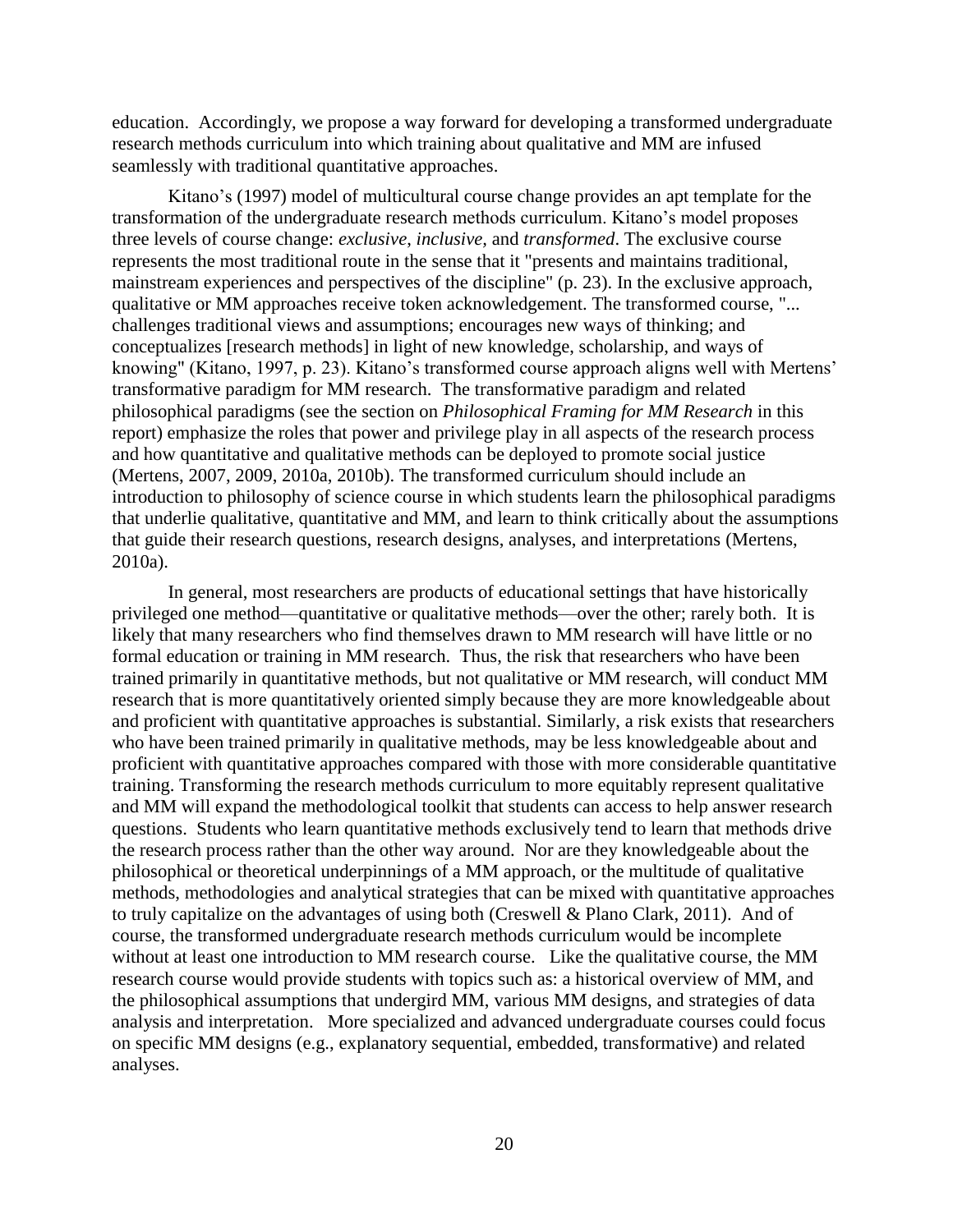Alas, the infusion of more qualitative and MM research courses is just one component of the transformed research methods curriculum; advanced training for faculty is another. Like their students, many faculty members are graduates of programs that provided little or no opportunity for formal or advanced training in qualitative or MM research. In recognition of the relative dearth of formal educational opportunities for qualitative and MM research at the undergraduate and graduate level, the OBSSR/NIH (Creswell et al., 2011) recommended that applicants submitting MM grant applications to NIH "participate in formal training opportunities (e.g., courses, conferences, workshops, journals, special issues, article and book readings) to learn about MM" (p. 35). Formal training in qualitative and MM research and pedagogy would also be beneficial for instructors who teach the transformed research methods curriculum.

Although the undergraduate research methods curriculum has been our primary focus, we would be remiss if we failed to note the need for curricular transformation at the graduate level where qualitative and MM courses remain relatively rare. This next generation of social science researchers will confront a complex and complicated array of social, behavioral, health, educational and political issues and problems. A transformed research methods curriculum in which qualitative and MM research are infused along with rigorous training in statistics and experimental design will help ensure that future generations of researchers are methodologically well-equipped to advance empirical knowledge about and inform interventions to address these complex and complicated issues and problems.

## **Teaching MM: Philosophical framing**

Understanding MM approaches involves understanding the philosophical stances, theoretical perspectives, and practical strategies that have emerged in the research world associated with advances in MM. If researchers do not acknowledge (or know) the philosophical assumptions that underlie their work, this does not mean that they have no philosophical assumptions. It merely means that they are operating with unexamined assumptions. Bawden (2006) commented about the danger of holding an unexamined philosophical position based on the argument that a researcher's worldview, made up of philosophical assumptions about the nature of ethics (axiology), reality (ontology), knowledge (epistemology), and systematic inquiry (methodology), profoundly influences the approaches he or she chooses to use. He states, "Given the paramount influence that the worldview perspective that any individual …brings to bear in any particular exercise…it is not only regrettable when the issue of perspectives remains unaddressed but also grossly negligent" (p. 38). Not all researchers agree with this position that understanding paradigms is important as a starting point for MM researchers, however, arguing for example, that it is more natural for novice researchers to start with a real world problem and the questions and methods that stem from that (e.g., Gorard, 2010). This is a point for future consideration in the MM research community.

The interdisciplinary landscape of mixed-methods research is rich and can accommodate a range of paradigmatic approaches to the research process (Mertens & Hesse Biber, 2014). The field of MM seeks to remap and reshape the paradigmatic landscape, often to address the thorny paradigmatic issues involved in the mixing of methods and methodologies within a single research project. For example, dialectical pluralism is envisioned to stand at the nexus of the constructivist and postpositivist paradigms (Greene & Hall, 2010; Johnson, 2011). Dialectical pluralism is seen as a philosophical stance that allows researchers to engage in MM inquiries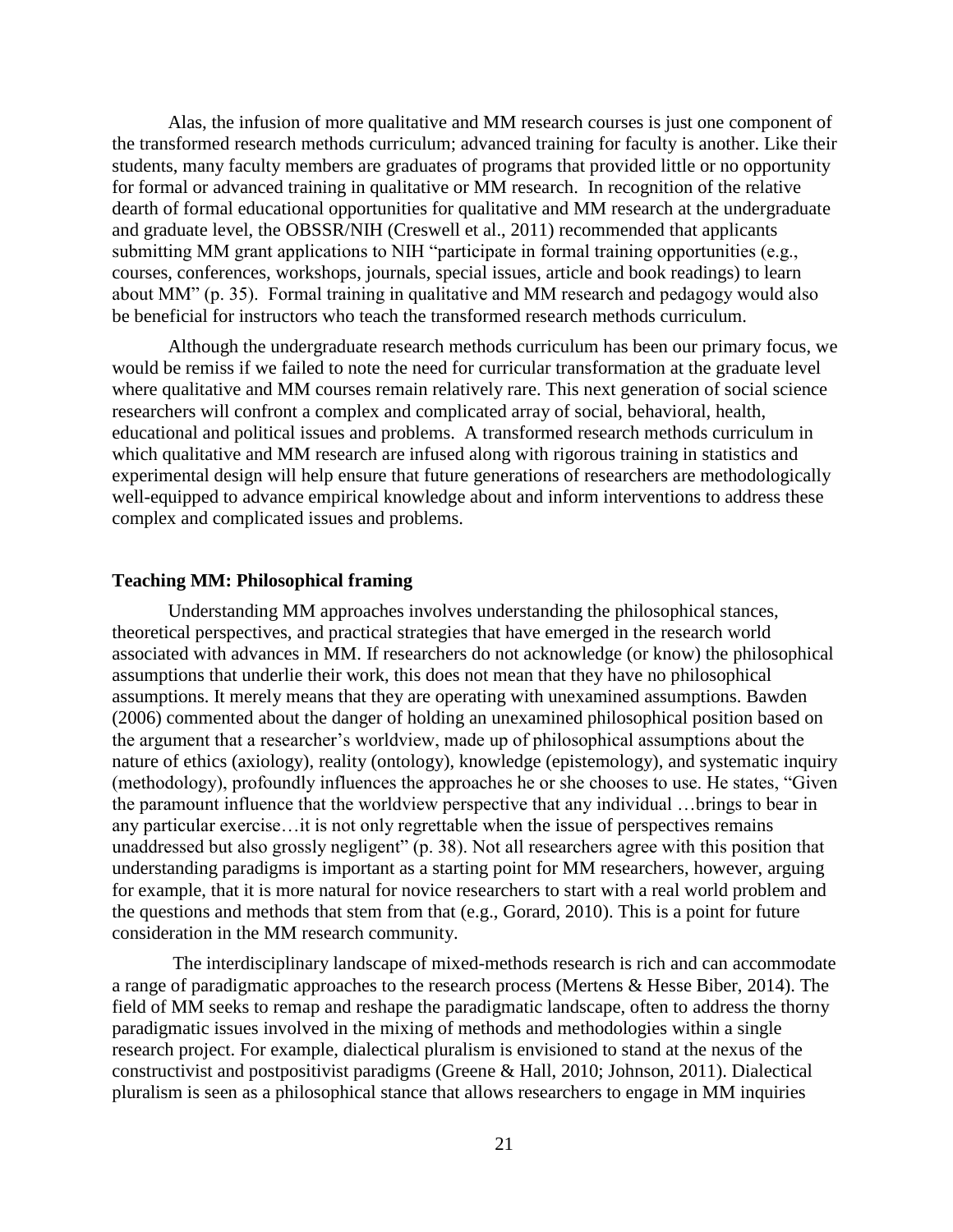while experiencing the tension between the assumptions of the postpositivist and constructivist paradigms. Another, the pragmatic paradigm (Biesta, 2010; Morgan, 2007) supports the use of MM based on the assumption that there is not one set of methods that is appropriate; rather, the criteria for choosing methods include what method fits with the research questions. Biesta (2010), Greene and Hall (2010), and Denzin (2012) warn against an overly simplistic application of the pragmatic philosophy in research, as in: if the method fits the question, then use it. Biesta (2010) outlines the basic principles of pragmatism as a philosophy that can inform MM evaluators because Dewey held that no knowledge claim can be documented as providing the truth. Rather, different knowledge claims result from different ways of engaging with the social world. The transformative paradigm (Mertens, 2009; 2015; Mertens & Wilson, 2012) contains philosophical assumptions that emanate from an ethical stance that emphasizes the pursuit of social justice and the furtherance of human rights. Based on this axiological assumption, the evaluator is able to derive implications for the nature of reality, knowledge, and systematic inquiry that are commensurate with this ethical assumption. The methodological and utilization implications of research conducted within these respective paradigms are quite different. As teachers of MM, we have a responsibility to nurture our students' abilities to think through their choices for MM research based on a critically examined understanding of their philosophical assumptions.

However, as we state above, MM research is not a panacea. Even excellent technical expertise in MM is insufficient in the quest to address wicked problems and grand challenges. Researchers need critical examination of their guiding philosophical assumptions in order to be responsive to social justice concerns. Researchers also need to recognize that limitations exist in terms of the role of the researcher in addressing wicked problems and grand challenges in the form of power relationships and formal authority. The appropriate application requires that scholars develop an ethical stance that is inclusive of human rights and social justice concerns and the concomitant set of research skills needed for this type of research. In this regard, researchers need to engage with critical philosophical issues and obtain training in quantitative, qualitative, and MM research to carry out an appropriate design and integration of the two parts, and in order to take advantage of the potential of approaches such as transformative MM. Additional discussion about the training of MM researchers is found in later parts of this document.

## **Recommendations for the future: Teaching MM research**

The students in universities today are our research colleagues of tomorrow. One of the most important roles that MMIRA can play is to inform the preparation of new researchers. To this end, we recommend:

 MMIRA could support a study of campus climates with regard to MM versus monomethods, taking into account issues of professional culture and the impact of power and privilege in the university systems.

 Include teaching about philosophical frames for MM research, including post-positivism, constructivism, pragmatism, transformation, dialectical pluralism, realism/critical realism.

 Challenge the MM dichotomy of qualitative and quantitative by focusing on strategies for integration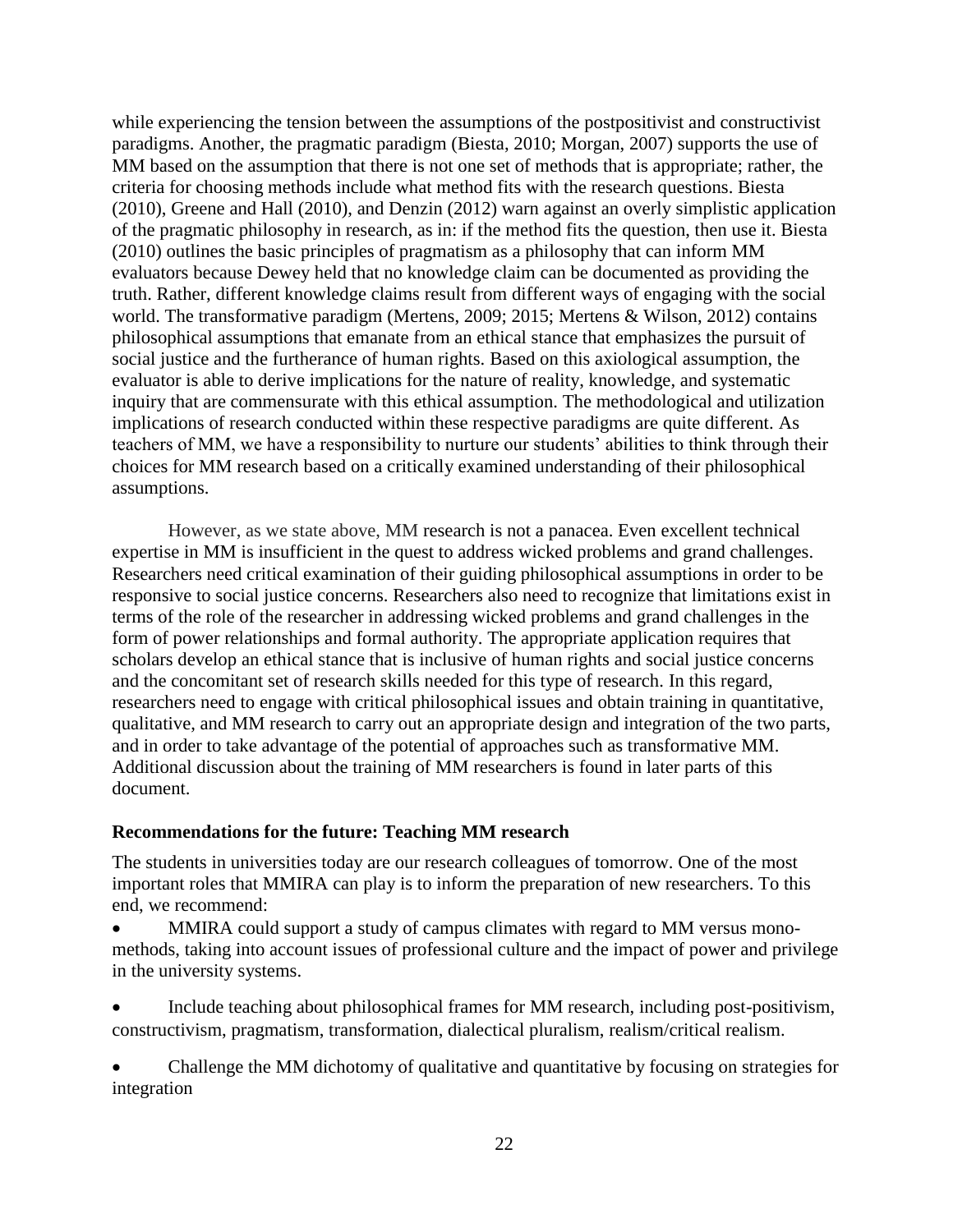MMIRA could solicit and share exemplary syllabi, teaching activities, and curriculum materials.

 MMIRA could devote sessions at the professional conference to demonstrating effective teaching practices in MM and encourage members to conduct research on the effectiveness of these practices.

 Research could be conducted that would inform the relationships between the teaching of MM research and its practice.

 MMIRA could sponsor training for teachers of research to enhance their abilities to teach MM research.

 The development of guidelines for introducing MM into the undergraduate and graduate research curriculum.

 It might also be worthy to do some type of assessment of existing MMR curriculum at the undergraduate and graduate level. This might be done in the form of a survey of various departments across disciplines to determine the extent to which and interest in teaching MM. Having some data like this could guide future MMR education and advocacy efforts.

- Offer mentoring/team experience in mixed methods, e.g., through listing available experts and opportunities on the website.
- Develop a resource pool of 'fun' ways to teach mixed methods.

## **MMIRA, the profession, and professional development**

Professional development is essential in any field. The question arises then as to how MMIRA might contribute, in the first instance, to the professional development of methodologists with an interest in mixed methods, and secondly, to the development of social science researchers (and social science) more generally. The second question will be addressed first, as implications from it flow into the question of specialised training.

## **Fostering an interest in methods**

Historically, the majority of mixed methods studies have involved a combination of a survey and interviews (Bryman, 2006). These are still the methods most researchers think of when they decide to do a mixed methods study. Researchers and academic teachers who are more focused on substantive areas of research than on methodology are reticent to expend time and effort pursuing new understanding of methods and often rely for the rest of their career on the methods they learned in their own graduate studies. These methods can then be inappropriately applied, or the methods might drive, or at least limit, their research questions.

Developing an interest in methods amongst academic researchers must, necessarily, precede developing an interest in mixed methods. Mixed methods is just one choice among several approaches, and should always be seen in that context. How, then, might that interest be fostered?

Research generally and methodological skills in particular must be valued at the institutional and departmental level, with a strong commitment by senior management, if they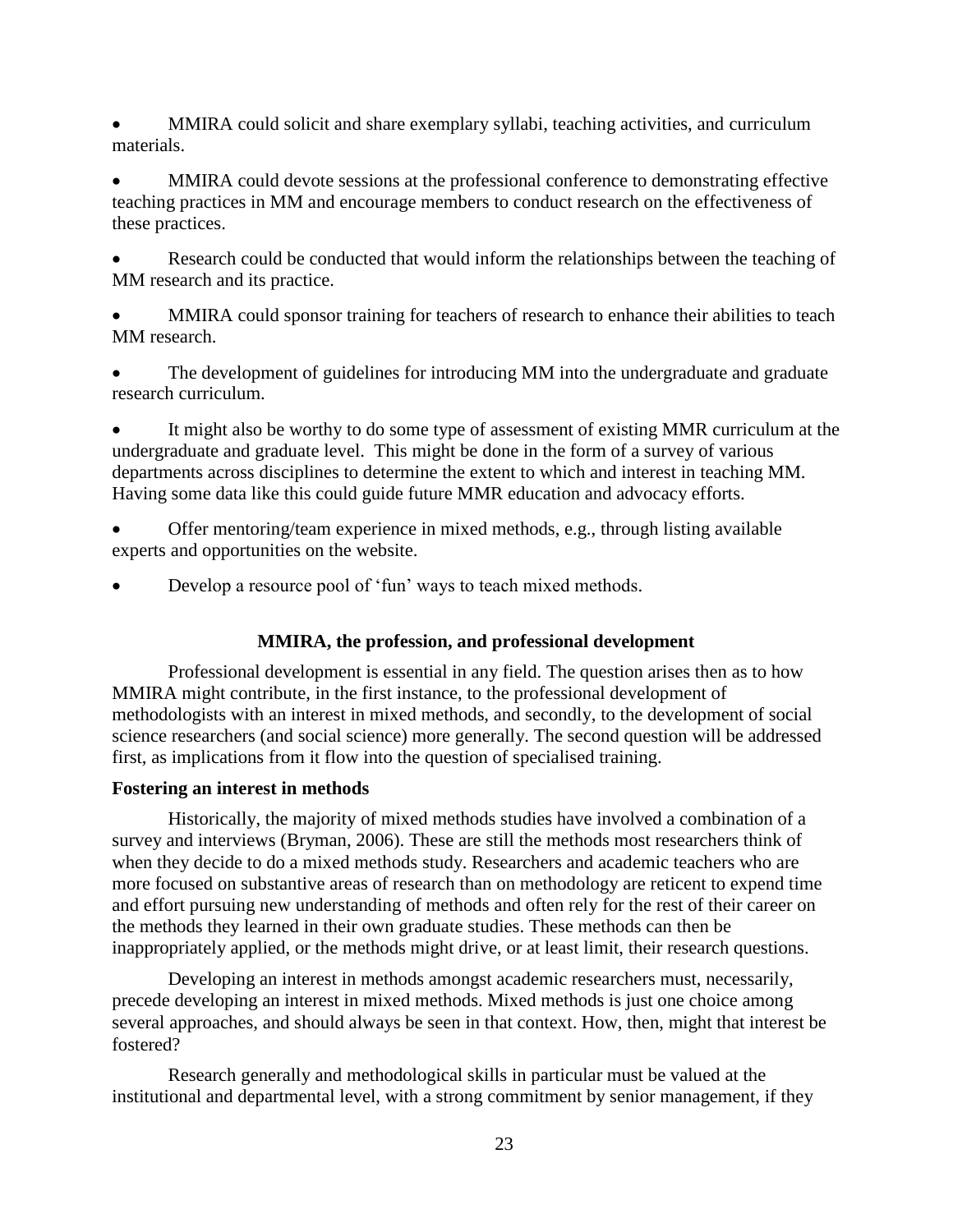are to be valued by the individuals who make up the departments [\(Creamer, 1998;](#page-28-0) [Creswell,](#page-28-1)  [1985;](#page-28-1) Creswell & Brown, 1992; [Pelz & Andrews, 1976\)](#page-32-0). It is not sufficient, however, to simply declare that research is important and then expect staff to draw on their own resources; it requires clearly defined objectives and plans. Valuing of research is demonstrated through investment in research, recognition of achievement, promotion policies, release time for research activity, and other forms of *tangible* support to staff undertaking research. Tangible support might include allocating funding to attend methodological workshops and conferences, or creating annual prizes for methodologically innovative published articles. Special recognition in some form might be given, also, to those who teach research methods classes. Support to methods teachers could be provided (along with encouragement to other researchers to see the importance of methods) through encouraging staff with research grants to contribute to the methods class by offering a session on the methods being used in their grant project. Another possibility would be to have those with grants provide sessions at a departmental 'methods festival' at a time when all staff and students can be expected to participate.

Interest in methods amongst graduate students, who are the future generation of academic researchers, can be sparked through innovative and interesting teaching programmes, taught by passionate people. The quality of undergraduate and graduate level teaching or the provision of other research development opportunities in that period is therefore critical (as explained in the section on teaching methods). Interest can also be sparked through encouraging experienced mixed methods researchers to make it possible for beginning and early career researchers to participate in their team when working on a mixed methods project (i.e., through in-team mentoring).

Collegial culture and interaction is important to building *and maintaining* interest in methods amongst academics and consequently in their students [\(Laudel & Gläser, 2008\)](#page-30-0).

I was originally driven by substantive concerns relating to my fields in criminology and political deviance, then came to work in a department whose 'mission' was methods. I found that it formed a lingua franca – everyone in the department had at least one thing in common, an engagement with particular research methods. So instead of being divided up into people that research health, people that researched crime etc., we shared an interest in methodological advancement. As I learned more about methods I wasn't familiar with before, it seemed natural and inevitable to develop an interest in mixed methods. (Nigel Fielding, email communication, 17/03/2015)

Lessons for the promotion of mixed methods research can be drawn from the experience of qualitative researchers. Acceptance of the value of qualitative methods by prestigious funding bodies, mainstream journals, grant review panels, and disciplinary associations all served to foster the development of those methods and the researchers who used them.

## **Professional development of researchers and methodologists with an interest in mixed methods**

If mixed methods is to be promoted as an approach to research, it must be done in the context of improving the way people do methods in general. The development of skills in mixed methods requires a broad base of skills in methods more generally. What is needed, therefore, is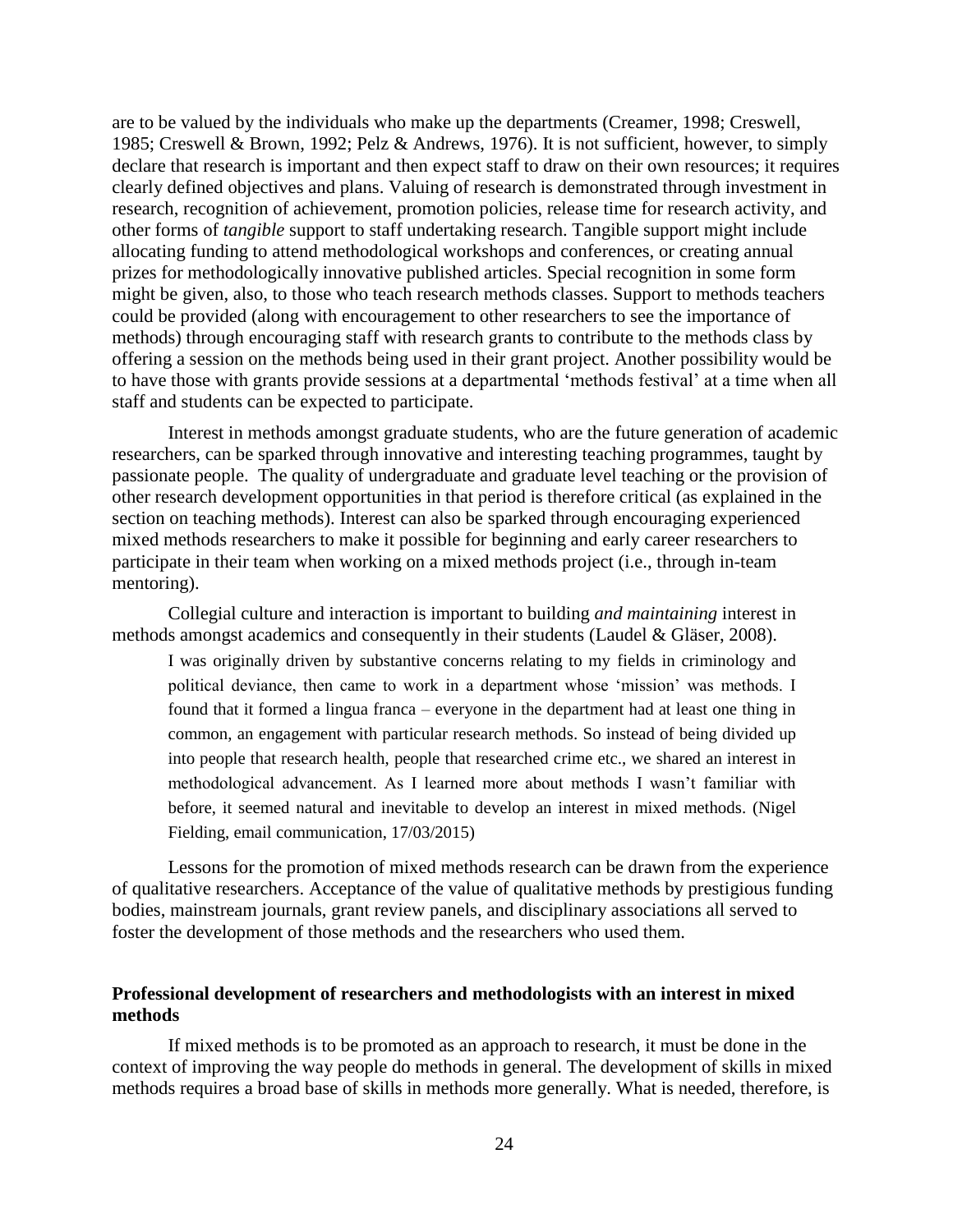both broad based and specific professional development in research methods in general and mixed methods in particular. Specific suggestions for the role of MMIRA in fostering on-going professional development are included in the final section of this document.

## **Disciplines and collaboration**

Competing with a disciplinary focus poses a number of issues for MMIRA which mean that we need to develop a very clear idea of what we think MMIRA should aim to achieve and what it realistically can achieve given these constraints, and how best to do it, in the interests of improving the way people 'do methods':

- Some disciplines lack methodological mentors with knowledge and understanding that encompasses more than a single approach (usually quantitative-statistical).
- It is very difficult to 'sell' a methods-based professional association because, if academics are funded for only one conference per year, they will choose a discipline-based conference before a multi-disciplinary, methods-based one.

Interprofessional/interdisciplinary communication and collaboration is difficult, despite being valued by many. Different methodological traditions, assumptions, terminology, and writing guidelines intervene. Aside from these practical difficulties, in some places there is a strong cultural barrier to interdisciplinary collaboration. In France, for example, theory and philosophy is discipline specific and tends to be more important than practical application in academic discourse. Business studies (including management and organization science) is especially likely to be regarded there (and elsewhere?) as outside the orbit of social sciences, because of its practitioner focus and association with commercial interests.

In continental Europe, MM is not seen as a distinct tradition, yet mixed methods are extensively used. This means: a) very diverse kinds of work are being labelled as MM, and b) MM lacks identity. Consequently, a MM association might struggle to be seen as having relevance. The variation across disciplines and across continents is important for MMIRA to be aware of and to address as it moves forward in its development.

## **Recommendations for the future: MMIRA, the profession, and professional development**

In this section, we focus on the ways that MMIRA can demonstrate leadership in a systemic way in the academy through its activities, organizational policies, and web presence.

 Collegial activities can be provided through conferences and related professional development activities (see below).

 If local chapters are established, these would then have a role in developing collegial networks.

 Develop a list of exemplary mixed methods studies to use as examples. This will require working out what makes them exemplary to start with.

 If methodology and methods generally attract more interest from graduate students than senior academic staff, then it makes sense to target students and research assistants in efforts to disseminate and develop fresh thinking on methods. If this is to be effective, they will also need to be resourced to the extent that they can defend their position with senior staff.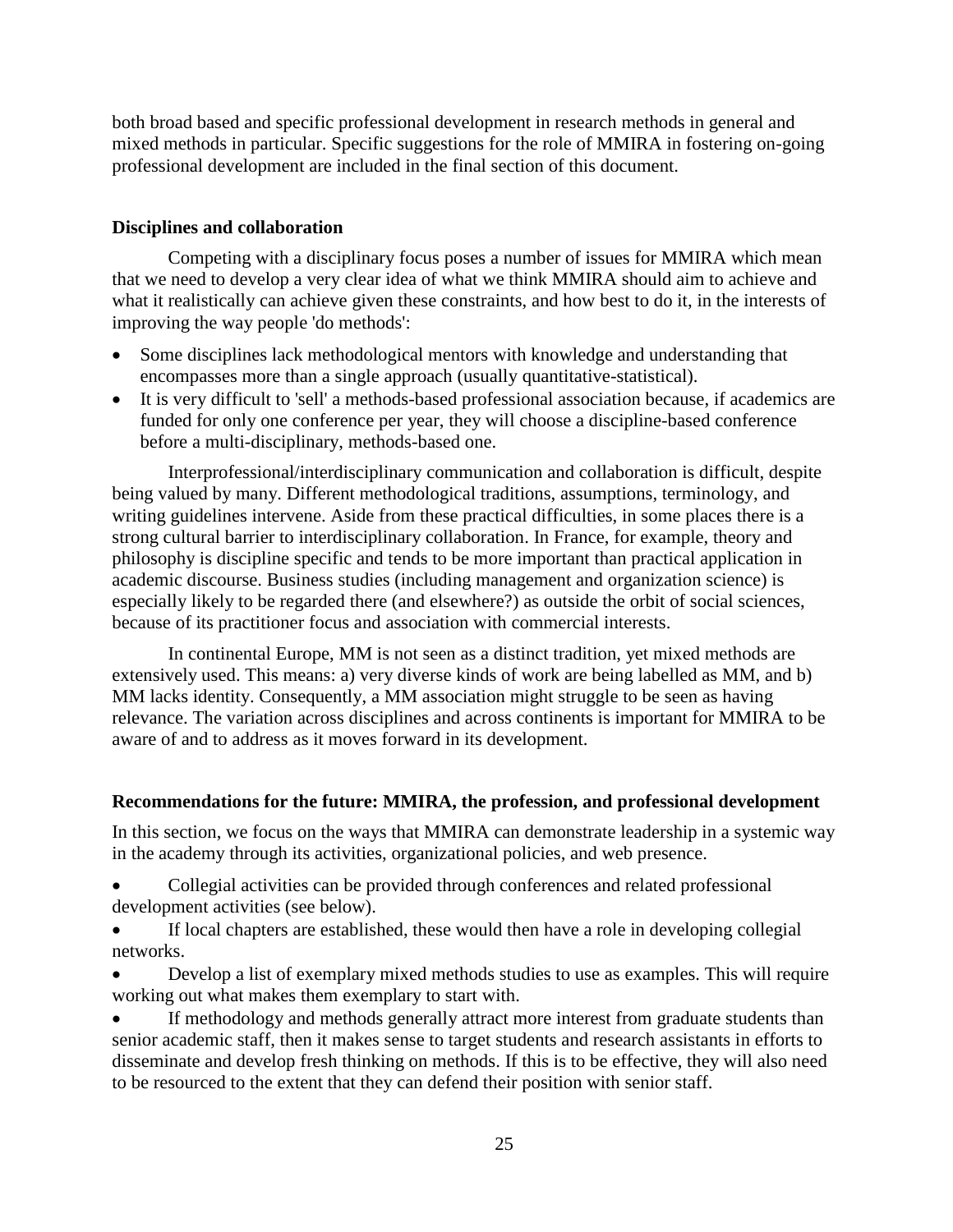# *MMIRA sponsored programs*

These are offered as suggestions for programmes that potentially can be offered through MMIRA to foster the professional development of its members.

# *Conferences, meetings and workshops*

 Currently MMIRA is committed to a biennial international conference, with regional conferences conducted in alternate years.

 Training workshops should be offered with every international and regional conference. Regional conferences would therefore span at least two days, in order to justify the travel for those coming from some distance.

MMIRA could sponsor half-day and full-day workshops separately from conferences.

• There is scope for sponsoring a range of alternative types of more local meetings, such as local area colloquia, seminars, or round-table meetings with students. These could be a particular focus of chapters in the association.

 There is also scope for including specific mixed methods focused activities within disciplinary or other conferences, as has happened in some qualitative conferences, for example. This might be a particularly useful way of breaking down barriers in particular disciplines and opening communication with the wider association. It would also help to overcome the problem that academics who are funded for one conference per year only give preference to a disciplinary conference over a methods one.

# *Journal*

 Perhaps there could be a specific section in the *Journal of Mixed Methods Research* for brief articles about methodological advances or new methodological options. There is already scope for reviews of new books and software which is currently undersubscribed.

# *Web*

 There is a place on the MMIRA website for a discussion forum. To date this has not been used. Should it be promoted (e.g., through publicity and contributions from some 'leading' members), or should we perhaps be alternatively promoting use of the Methodspace mixed methods group for this to members of the association? This is currently barely used, but has the potential to expose a much larger audience, including from Africa, the Middle East and South Asia. Note, however, it is not reasonable to expect members to engage with both options.

In addition to current resource offerings, the website might include

- Reviews of software useful for mixed methods projects.
- Information about people with particular skills who are willing to provide specific assistance to novice researchers either voluntarily or for a fee.

 Similarly, a place where needed and available expertise (e.g., for projects) can be matched up, and also where opportunities might exist for early career researchers to join a mixed methods team.

- Direct links NCRM, UK Data Service, Methodspace, or other venues
- A training register what is available, and where.

*Credentials and awards*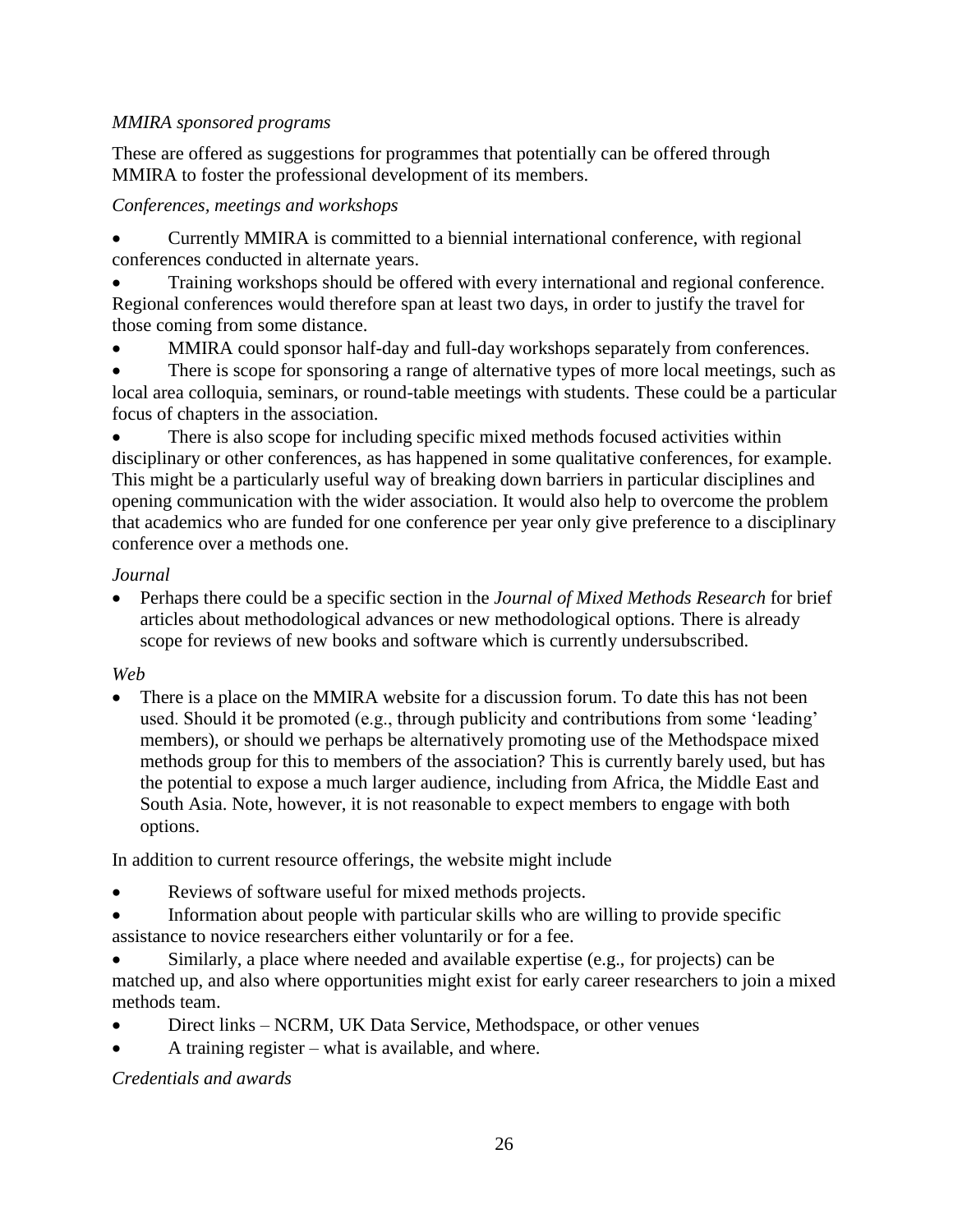The issue of MMIRA providing some kind of course development offering a credential and/or formal recognition for skills development through training programmes was discussed earlier in the development of the association, but was put aside at the time as it was too complex at that time in the Association's development. At some stage, as the Association matures, this question should be revisited. At the very least, in the meantime, a MMIRA certificate of attendance should be available to those who participate in workshops and, if needed, conferences.

### **Final Implications**

The Task Force realizes that there are many implications for adopting or promoting the recommendations for future directions found herein, not least of which are the need for funding and time. As MMIRA is a volunteer organization, some consideration might be given to finding funding to support the implementation of these recommendations. In our view, this is an exciting time to be a MM research methodologist and we are hopeful that the broader MM community will benefit from the thoughts that are expressed in this document.

#### **References**

- Abbott, A. (2004). *Methods of discovery: Heuristics for the social sciences*. New York: W. W. Norton.
- Aguinis, H., Werner, S., Abbott, J., Angert, C., Park, J., & Kohlhausen, D. (2010). Customercentric science: Reporting significant research results with rigor, relevance, and practical impact in mind. *Organizational Research Methods*, *13*, 515-539.
- Bawden, R. (2006). A systemic research of an agricultural development: A focus on the worldview challenge. In B. Williams & I. Iman (Eds.), *Systems concepts in research* (pp. 35–46). Point Reyes, CA: Edge Press of Inverness.
- Bazeley, P. (1999). The bricoleur with a computer: Piecing together qualitative and quantitative data. *Qualitative Health Research, 9,* 279-287.
- Bazeley, P. (2003). Teaching mixed methods. *Qualitative Research Journal*, 3 (Special Issue), 117-126. [\(www.latrobe.edu.au/aqr\)](http://www.latrobe.edu.au/aqr)
- Bazeley, P. (2006). The contribution of computer software to integrating qualitative and quantitative data and analysis. *Research in the Schools, 13*(1), 63-73.
- Bazeley, P. (2010). Computer assisted integration of mixed methods data sources and analyses. In A. Tashakkori & C. Teddlie (Eds.), *Handbook of mixed methods in social and behavioral research* (2nd ed., pp. 431-467). Thousand Oaks, CA: Sage.
- Bazeley, P. (2012). Integrative analysis strategies for mixed data sources. *American Behavioral Scientist, 56*(6), 814-828.
- Bazeley, P. (2015). Writing up multimethod and mixed methods research for diverse audiences. In S. Hesse-Biber & B. Johnson (Eds.), *Oxford Handbook of multimethod and* mixed methods *research inquiry* (pp. 296-313). New York: Oxford University Press.
- Beaton, B. et al (in press).Engaging remote indigenous communities using appropriate online research methods. In N. Fielding et al, *Handbook of online research methods* (2nd ed.). London: Sage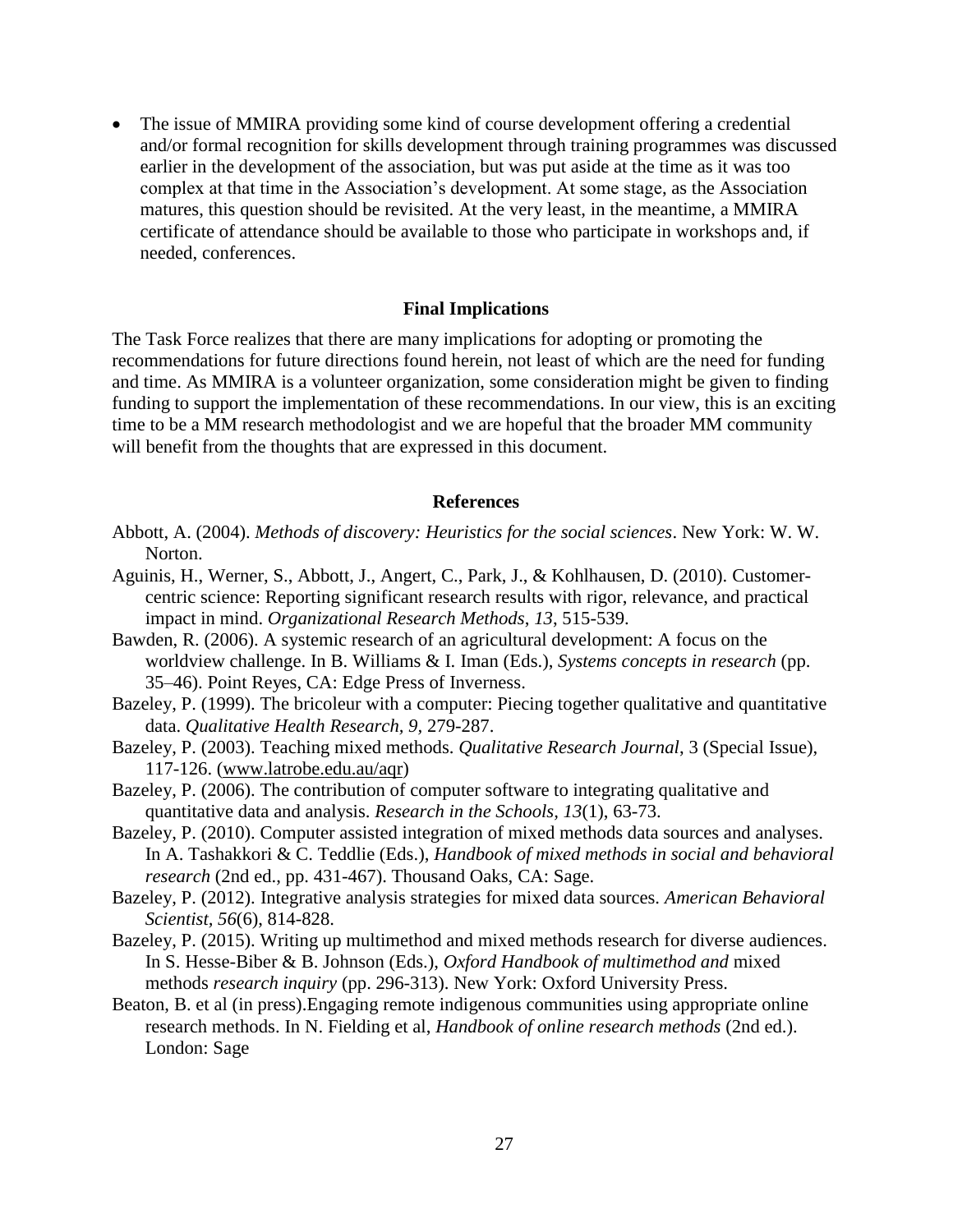- Bergman, M. (2008). The straw men of the qualitative-quantitative divide and their influence on mixed method research. In Bergman, M. (Ed.), *Advances in mixed method research* (pp. 11- 21). Thousand Oaks, CA: Sage.
- Bergman, M. (2011). The good, the bad, and the ugly in mixed methods research and design. *Journal of mixed methods Research, 5*(4) 271–227.
- Biesta, G. (2010). Pragmatism and the philosophical foundations of mixed methods research. In A. Tashakkori & C. Teddlie (Eds.), *Handbook of mixed methods in social and behavioral research* (2nd edition, pp. 95-118). Thousand Oaks, CA: Sage.
- Briassoulis, H. (2010). Online petitions: New tools of secondary analysis? *Qualitative Research*, *10*(6), 715-722.
- Brinberg, D., & McGrath, J. E. (1985). *Validity and the research process*. Harvard University Press.

Brookes, P. (2014). Internet publicity of data problems. *Peer J*, e313.

- Brown, B.L., & Hedges, D. (2009). Use and misuse of quantitative methods: Data collection, calculation, and presentation. In D.M. Mertens & P. Ginsberg (Eds.), *Handbook of social research ethics* (pp. 373-386). Thousand Oaks, CA: Sage.
- Bryman, A. (2006). Integrating quantitative and qualitative research: How is it done? *Qualitative Research*, *6*, 97-113.
- Bryman, A. (2007). Barriers to integrating quantitative and qualitative research. *Journal of Mixed Methods Research*, *1*(1), 8-22.
- Bryman, A. (1988). *Quantity and quality in social research*. London: Routledge.
- Carmichael, P. (2008). Secondary qualitative analysis using internet resources. In N. Fielding, R. Lee & G. Blank (Eds.), *Handbook of online research methods*. London: Sage
- Charmaz, C. (2012, May 18). Grounded theory in global perspective [PowerPoint slides]. Presentation to the *Eighth International Congress of Qualitative Inquiry*, Urbana-Champaign IL, USA.
- Chen, C., Hurdle, W., & Unwin, A. (ed.) (2007). *Handbook of data visualization.* Springer.
- Chilisa, B. (2011). *Indigenous research methodologies*. London: Sage
- Christ, T. (2009). Designing, teaching, and evaluating two complementary mixed methods research courses. *Journal of Mixed Methods Research, 3*(4), 292-325.
- Christ, T. (2010). Teaching mixed methods and action research: Pedagogical, practical, and evaluative concerns. In A. Tashakkori & C. Teddlie (Eds.), *Handbook of mixed methods in Social and Behavioral Research* (2nd edition, pp. 643-676). Thousand Oaks: Sage.
- Cisneros-Puebla, C., & Fielding, N.G. (2009). CAQDAS-GIS convergence: Towards a new integrated mixed method research practice? *Journal of Mixed Methods Research*, *3*(4), 349- 370.
- Corti, L. (2012). Perspectives on working with archived textual and visual material in social research. *International Journal of Social Research Methodology*, *15*(4).
- Craig, W.J., Harris, T.M. & Weiner, D. (Eds.) (2002). *Community participation and geographic information systems*. London: Taylor and Francis.
- Cram, F., & Mertens, D.M. (2015). Transformative and indigenous frameworks for multimethod and mixed methods research. In S. Hesse Biber & B. Johnson (Eds.) *Oxford handbook of multimethod and mixed methods research inquiry* (pp. 91-109). London: Oxford University Press.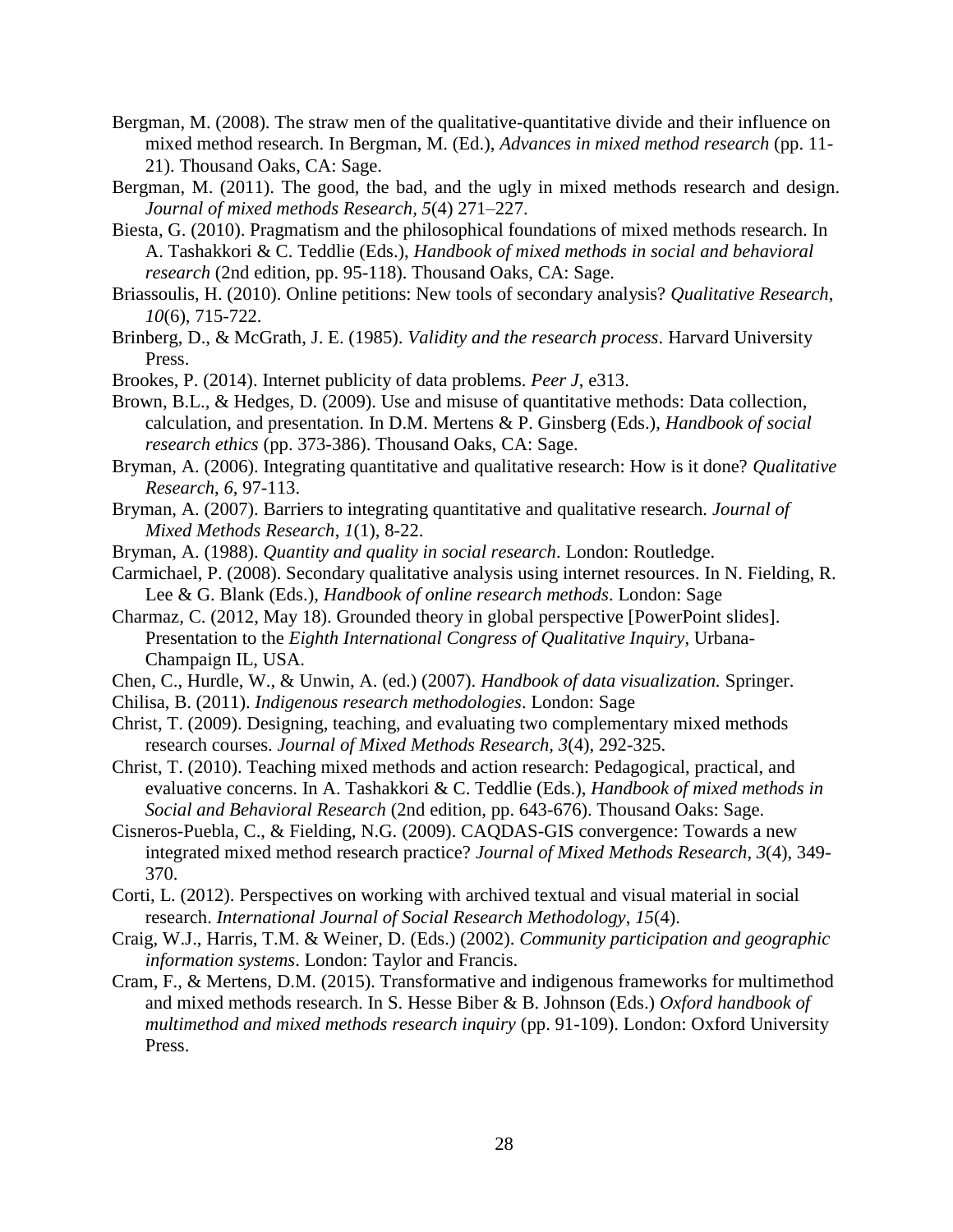- <span id="page-28-0"></span>Creamer, E. G. (1998). *Assessing faculty publication productivity: issues of equity* (Vol. 26). Washington D.C.: The George Washington University, Graduate School of Education and Human Development.
- <span id="page-28-1"></span>Creswell, J. W. (1985). *Faculty research performance: Lessons from the sciences and the social sciences.* Washington, D.C.: Association for the Study of Higher Education; ERIC Clearinghouse on Higher Education.
- Creswell, J.W. (2009). *Research design. Qualitative, quantitative and mixed methods approaches*. (3rd ed.).Thousand Oaks: Sage.
- Creswell, J.W. (2015). Revisiting mixed methods and advancing scientific practices. In Hesse-Biber, S., & Johnson, B. (Eds.), *The Oxford handbook of multimethod and mixed methods research inquiry* (pp. 57-71). New York: Oxford University Press.
- Creswell, J. W., & Brown, M. L. (1992). How chairpersons enhance faculty research: A grounded theory study. *Review of Higher Education, 16*(1), 41-62.
- Creswell, J. W., Klassen, A. C., Plano Clark, V. L., & Smith, K. C. (2011). Best practices for mixed methods research in the health sciences. Retrieved from http://obssr.od.nih.gov/scientific\_areas/methodology/mixed\_methods\_research/pdf/Best\_Pra ctices\_for\_Mixed\_Methods\_Research.pdf
- Creswell, J.W., & Plano Clark, V.L. (2007). *Designing and conducting mixed methods research*. Thousand Oaks: Sage.
- Creswell, J.W., & Plano Clark, V.L. (2011). *Designing and conducting mixed methods research*. (2nd ed.). Thousand Oaks: Sage.
- Creswell, J., Tashakkori, A., Jensen, K., & Shapley, K. (2003). Teaching mixed methods research: Practices, dilemmas, and challenges. In A. Tashakkori & C. Teddlie (Eds.), *Handbook of mixed methods in social and behavioral research (pp. 619-637). Thousand* Oaks: Sage.
- Curry, L., & Nunez-Smith, M. (2015). *Mixed methods in health sciences research: A practical primer*. Thousand Oaks, CA: Sage.
- Denzin, N. (1970). *The Research act in sociology.* Chicago: Transaction.
- Denzin, N. (2012). Triangulation 2.0. *Journal of Mixed Methods Research*, *6*(2), 80–88.
- Denzin, N., Lincoln, Y., & Tuhiwai Smith, L. (Eds.) (2008). *Handbook of critical and indigenous methodologies.* Thousand Oaks CA: Sage.
- Edelson, D.C. (2002) Design Research: What We Learn When We Engage in Design, *Journal of the Learning Sciences*, 11:1, 105-121, DOI: 10.1207/ S15327809JLS1101\_4.
- Edwards, J.R. (2008). To prosper, organizational psychology should … overcome methodological barriers to progress. *Journal of Organizational Behavior*, *29*, 469-491.
- Eisenschmidt, E. & Niglas, K. (2014). Implementing a design research approach and facilitating networking in the process of educational change. *International Journal of Multiple Research Approaches*, *8*(2), 221-232.
- Evans, M., Hole, R., Berg, L.D., Hutchinson, P., & Sookraj, D. (2009). Common insights, differing methodologies: Toward a fusion of indigenous methodologies, participatory action research, and white studies in an urban aboriginal research agenda. *Qualitative Research, 15*(5), 893-910.
- Fielding, J.L., & Fielding, N.F. (2013). Integrating information from multiple methods into the analysis of perceived risk of crime: The role of georeferenced field data and mobile methods. *Journal of Criminology*, Volume 2013, Article ID 284259.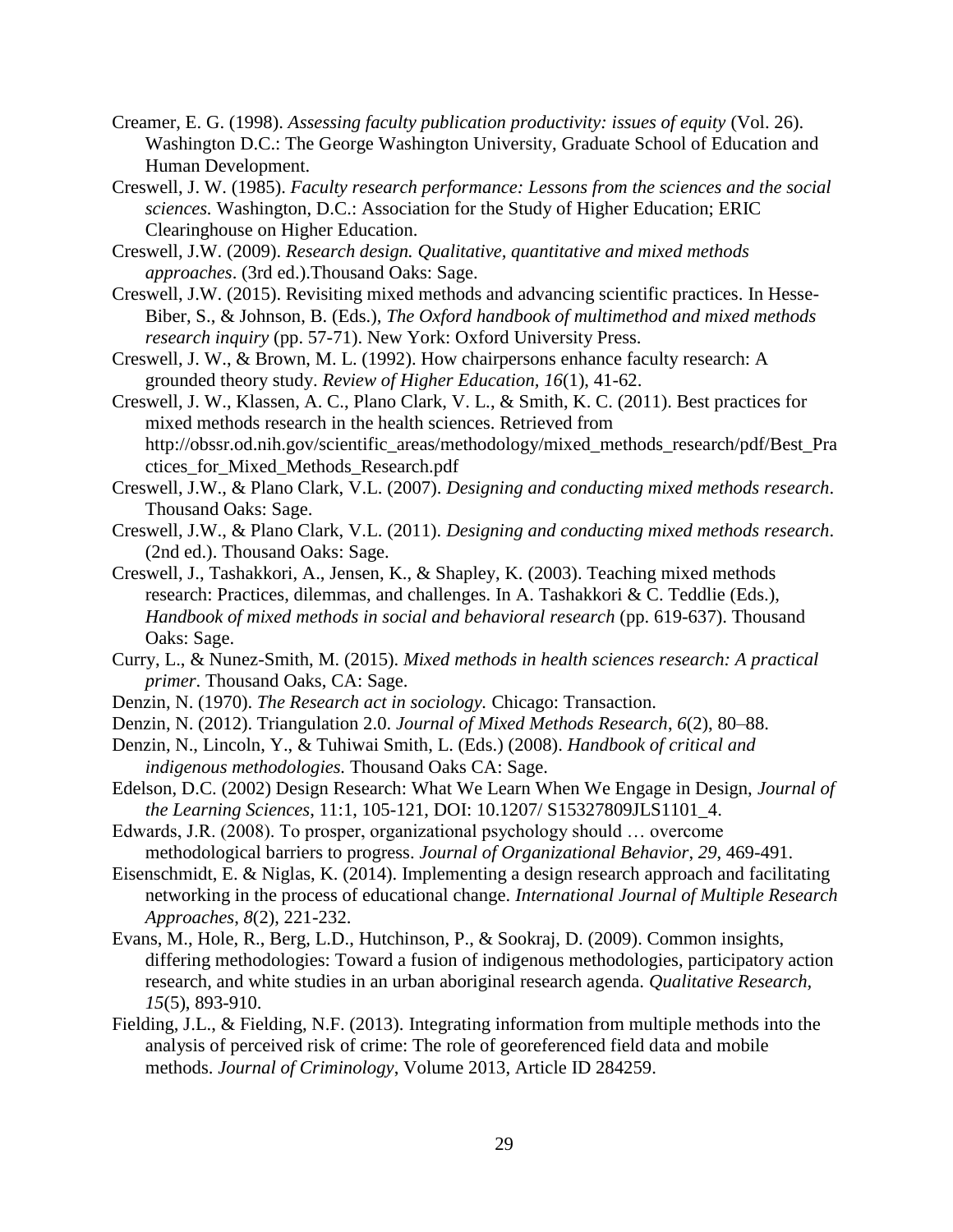- Fielding, J. et al (2012). Opening up open-ended survey data using qualitative software. *Quality and Quantity*, available via Springerlink Online First from 7 May 2012.
- Fielding, N.G. (2014). Qualitative research and our digital futures. *Qualitative Inquiry*, *20*(9), 1064-1073.
- Franzosi, R., Doyle, S., McClelland, L.E., Putnam Rankin, C., & Vicari, S. (2013). Quantitative narrative analysis software options compared: PC-ACE and CAQDAS (ATLAS.ti, MAXqda, and NVivo). *Quality & Quantity*, *47*(6), 3219–3247.
- Gage, N.L. (1989). The paradigm wars and their aftermath: A "historical" sketch of research on teaching since 1989. *Educational Researcher*, *18*(7), 4-10.
- Gobo, G. (2011). Glocalizing methodology? The encounter between local methodologies. *International Journal of Social Research Methodology, 14*(6), 417-437.
- Gomez, A. (2014). New developments in mixed methods with vulnerable groups. *Journal of Mixed Methods Research*, *8*(3), 317-320.
- Gorard, S. (2010). Research design, as independent of methods. In A. Tashakkori & C. Teddlie (Eds.), *Handbook of mixed methods in social and behavioral research* (2nd ed., pp. 237- 251). Thousand Oaks, CA: Sage.
- Greene, J. C. (2007). *Mixed methods in social inquiry*. San Francisco: Jossey-Bass.
- Greene, J. C. (2008). Is mixed methods social inquiry a distinctive methodology? *Journal of Mixed Methods Research*, *2*(1), 7-22.
- Greene, J., & Hall, J. (2010). Dialectics and pragmatism: Being of consequence. In A. Tashakkori & C. Teddlie (Eds.), *Handbook of mixed methods in social research* (2nd ed., pp. 119–143). Thousand Oaks, CA: Sage.
- Greene, J. C., Caracelli, V. J., & Graham, W. F. (1989). Toward a conceptual framework for mixed-method evaluation designs. *Educational Evaluation and Policy Analysis, 11*(3), 255- 274.
- Greene, J. C., & Caracelli, V. J. (Eds). (1997). *Advances in mixed-method evaluation: The challenges and benefits of integrating diverse paradigms*. San Francisco: Jossey-Bass.
- Grimmer, J., & Stewart, B.M. (2013). Text as data: The promise and pitfalls of automatic content analysis methods for political texts. *Political Analysis*, *21*(3), 267–297.
- Guest, G. (2013). Describing mixed methods Research: An Alternative to Typologies. *Journal of Mixed Methods Research, 7*(2), 141-151.
- Hammersley, M. (1992a). The paradigm wars: Reports from the front. *British Journal of Sociology of Education*, *13*(1), 131-143.
- Hammersley, M. (1992b). Deconstructing the qualitative/quantitative divide. In M. Hammersley (Ed.), *What's wrong with ethnography?* (pp. 159-173). London: Routledge.
- Hand, D. (2012, July 25). Open data creates pitfalls as well as opportunities. *Research Fortnight.*
- Hardey, M., & Burrows, R. (2008). New cartographies of 'knowing capitalism' and the changing jurisdictions of empirical sociology. In N. Fielding, R. Lee, & G. Blank (Eds.), *The Sage handbook of online research methods* (pp. 507-518). London: Sage.
- Harper, G. W., & Salina, D. D. (2000). Building collaborative partnerships to improve community-based HIV prevention research. *Journal of Prevention & Intervention in the Community, 19*, 1-20.
- Hesse-Biber, S.N. (2010a). *Mixed methods research. Merging theory with practice*. New York: The Guilford Press.
- Hesse-Biber, S.N. (2010b). Emerging methodologies and methods practices in the field of mixed methods research. *Qualitative Inquiry, 16*(6), 415-418.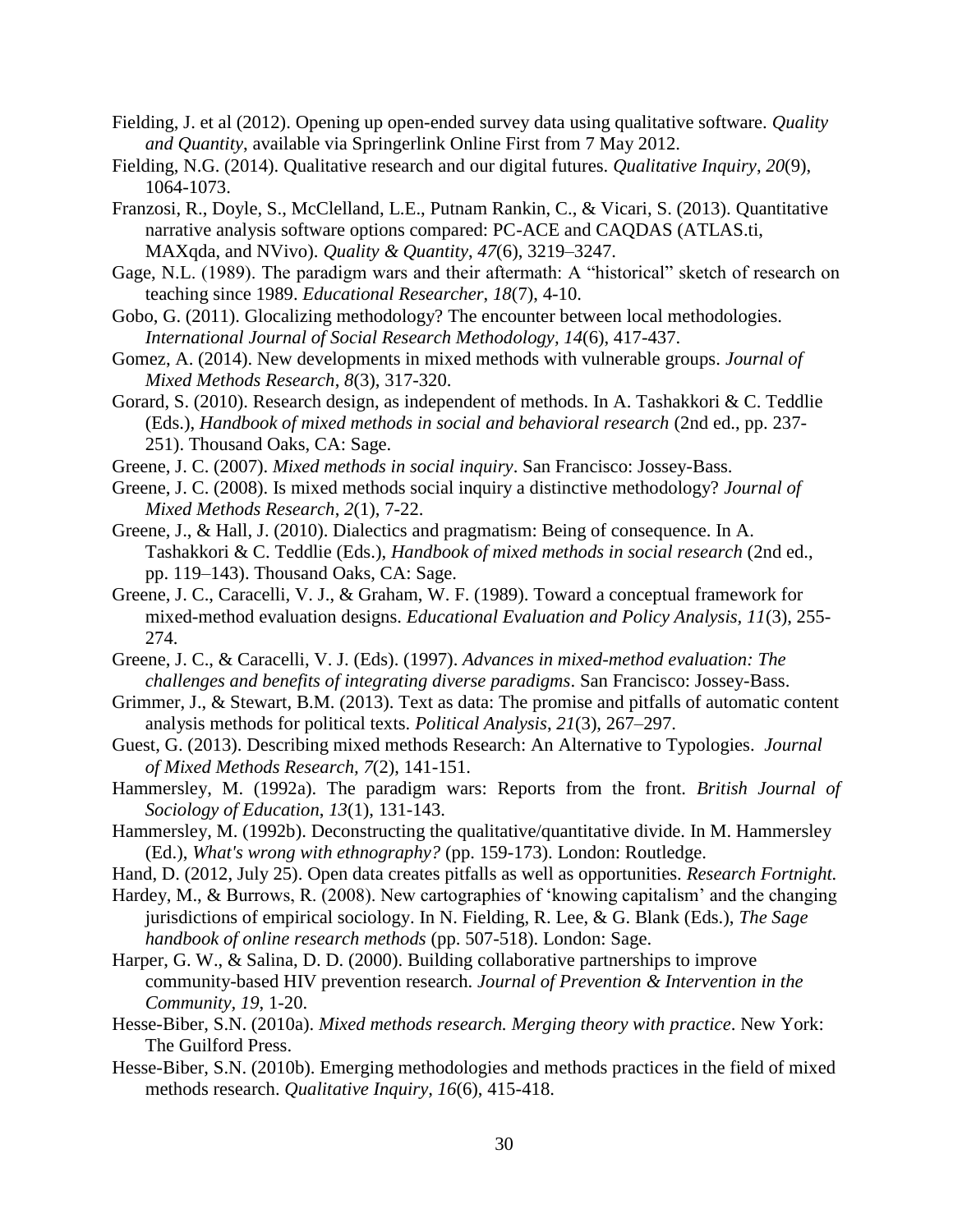- Hogenraad, R., Mckenzie, D., & Peladeau, N. (2003). Force and influence in content analysis: The production of new social knowledge. *Quality and Quantity*, *37*(3), 221-238.
- Howe, K. R. (1988). Against the quantitative-qualitative incompatibility thesis or dogmas die hard. *Educational Researcher, 17*(8), 10-16.
- Hundley, M., & Holbrook, T. (2012, May 18). Late to the eParty? Academics and the reshaping of author/ity [PowerPoint slides]. Presentation to the *Eighth Congress of Qualitative Inquiry,*  Urbana-Champaign IL, USA.
- Israel, B. A., Schulz, A. J., Parker, E. A., & Becker, A. B. (1998). Review of community-based research: Assessing partnership approaches to improve public health. *Annu Rev Public Health, 19*, 173-202.
- Ito, I. (2011). Globalizing the rural. *International Review of Qualitative Research, 4*(3), 279-290.
- Ivankova, N. & Kawamura, Y. (2010). Emerging trends in the utilization of integration designs in the social, behavioural and health sciences. In Tashakkori, A. & Teddlie, C. (Eds.), *Handbook of mixed methods in social and behavioural research* (2nd ed., pp. 581-611). Thousand Oaks: Sage.
- Jahoda, Lazarsfeld, & Zeisel, 1933. *Die Arbeitslosen von Marienthal*. English translation published in 1971, as *Marienthal: The sociography of an unemployed community*. Chicago, IL: Aldine Atherton.
- Johnson, B. (2010). A history of philosophical and theoretical issues for mixed methods research. In A. Tashakkori & C. Teddlie (Eds.), *Handbook of mixed methods in social research* (2nd ed., pp. 69–94). Thousand Oaks, CA: Sage.
- Johnson, R. B., Onwuegbuzie, A. J., & Turner, L. A. (2007). Toward a definition of mixed methods research. *Journal of Mixed Methods Research*, *1*(2), 112-133.
- Jung, J-K. (2009). Computer-aided qualitative GIS: A software-level integration of qualitative research and GIS. In Cope, M. & Elwood, S. (Eds.), *Qualitative GIS: a new approach* (pp. 115-135). London: Sage.
- Jung, Jin-Kyu & Elwood, Sarah (2010). Extending the qualitative capabilities of GIS. *Transactions in GIS*, *14*(1), 63-87.
- Kieser, A., Nicolai, A., & Seidl, D. (2015). The practical relevance of management research: Turning the debate on relevance into a rigorous scientific research program. *Academy of Management Annals*, *9,* 143-233.
- Kitano, M. K. (1997). What a course will look like after multicultural change. In A. K. Morey  $\&$ M. K. Kitano (Eds.), *Multicultural course transformation in higher education: A broader truth* (pp. 18-34). Boston: Allyn & Bacon.
- Knigge, L., & M. Cope, (2006). Grounded visualization: Integrating the analysis of qualitative and quantitative data through grounded theory and visualization. *Environmental Planning A, 38*, 2021-2037.
- Kuckartz, U. (1995). Case-oriented quantification. In U. Kelle (Ed.), *Computer-aided qualitative data analysis: Theory, methods and practice* (pp. 158-176). Thousand Oaks, CA: Sage.
- Kyegombe, N., Abramsky, T., Devries, K.M., Starmann, E., Michau, L., Nakuti, J., Musuya, T., Heise, L., & Watts, C. (2014). The impact of SASA!, a community mobilization intervention, on reported HIV-related risk behaviours and relationship dynamics in Kampala, Uganda. *Journal of the International AIDS Society, 17,* 1-16.
- <span id="page-30-0"></span>Laudel, G., & Gläser, J. (2008). From apprentice to colleague: The metamorphosis of early career researchers. *Higher Education, 55*(3), 387-406.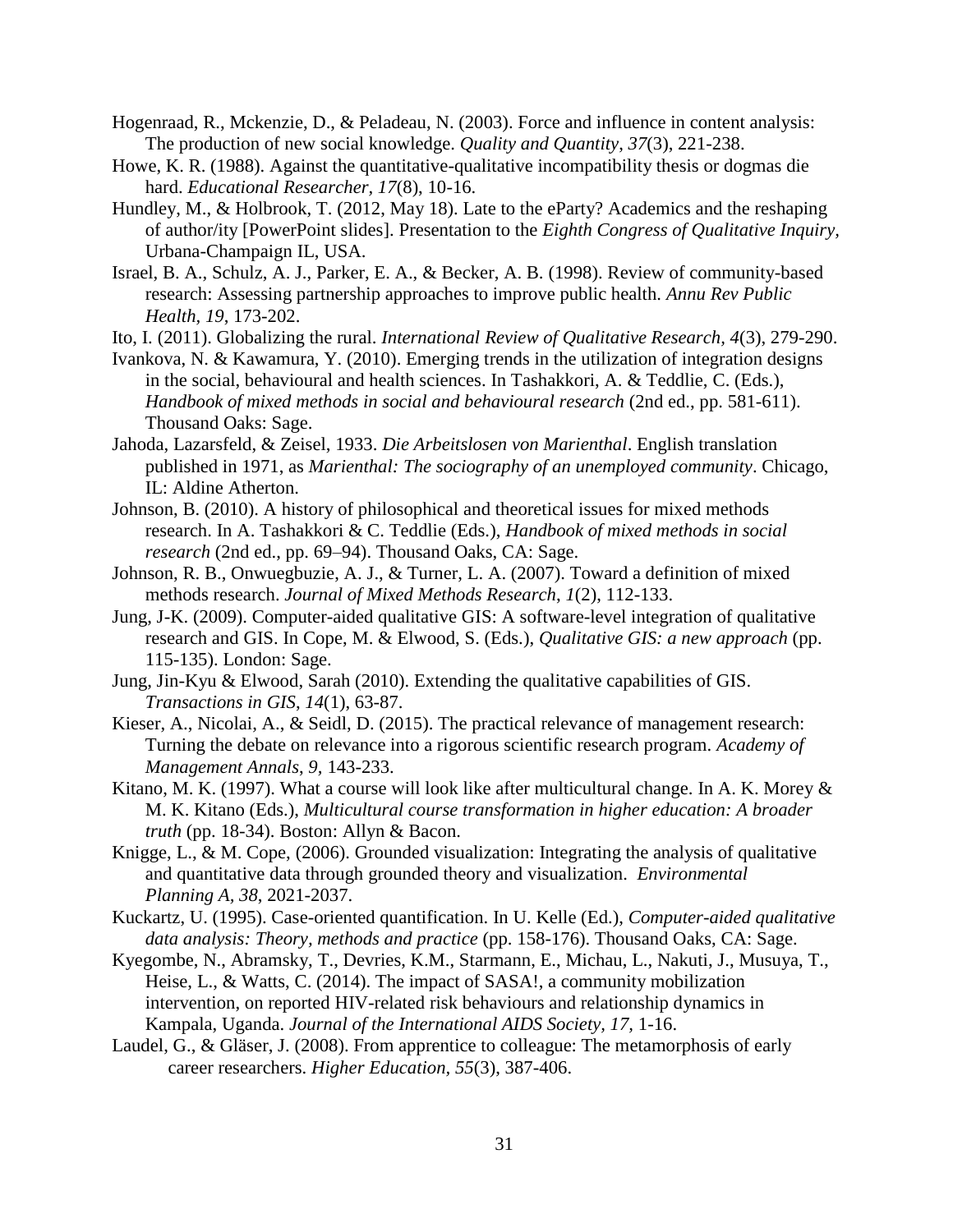- Laurel, B. (ed) (2003). *Design research: methods and perspectives*. Cambridge, Massachusetts: The MIT Press.
- Lee, S., Song, J., & Kim, Y. (2010). An empirical comparison of four text mining methods. *Journal of Computer Information Systems*, *51*(1), 1–10.
- Levin, K., Cashore, B., Bernstein, S., & Auld, G. (2012). Overcoming the tragedy of super wicked problems: Constraining our future selves to ameliorate global climate change. *Policy Sciences*, *45*, 123-152.
- Liamputtong, P. (2010). *Performing qualitative cross-cultural research*. Cambridge University Press: Cambridge.
- Lincoln, Y.S., & Guba, E.G. (1985). *Naturalistic Inquiry*. Beverly Hills, CA: Sage.
- Lissitz, R. W. (2009) (Ed.). *The concept of validity: Revisions, new directions, and applications*. Information Age Publishing.
- Maxwell, J. (2010). Using numbers in qualitative research. *Qualitative Inquiry, 16*(6), 475-482.
- Maxwell, J. (2011). Paradigms or toolkits? Philosophical and methodological positions as heuristics for mixed methods research. *Mid-Western Educational Researcher 24*(2), 27-30.
- Maxwell, J. (2013). *Qualitative research design: an interactive approach* (3rd edition). Sage Publications.
- Maxwell, J. (2016). Expanding the history and range of mixed methods research. *Journal of Mixed Methods Research, 10*(1), 12-27.
- Maxwell, J., Chmiel, M., & Rogers, S. (2015). Designing integration in mixed method and multimethod research. In S. Hesse-Biber and B. Johnson (Eds.), *Oxford Handbook of multimethod and mixed methods research inquiry* (pp. 223-239). Oxford, UK: Oxford University Press.
- Maxwell, J., & Loomis, D. (2003). Mixed methods design: An alternative approach. In A. Tashakkori & C. Teddlie (Eds.), *Handbook of mixed methods in social and behavioral research* (pp. 241-271). Thousand Oaks, CA: Sage Publications.
- McCandless, D. (2012). *Information is beautiful.* Collins.
- Mertens, D. M. (2007). Transformative paradigm: Mixed methods and social justice. *Journal of Mixed Methods Research, 1*, 212-225.
- Mertens, D. (2009). *Transformative research and evaluation*. NY: Guilford Press.
- Mertens, D. (2010). Philosophy in mixed methods teaching: The transformative paradigm as illustration. *International Journal of Multiple Research Approaches, 4*, 9–18.
- Mertens, D.M. (2010). Transformative mixed methods Research. *Qualitative Inquiry, 16*(6), 469- 474.
- Mertens, D. M. (2014, October). Issues for a better future: Transformative mixed methods research and cultural diversity, social justice, gender and ethics. Presentation at the International Conference on Symbiotic Life, Science & Technology, Yonsie University, Seoul, Korea.
- Mertens, D.M. (2015a). Mixed methods and wicked problems. *Journal of Mixed Methods Research*, *9*(1), 3-6.
- Mertens, D.M. (2015b). *Research in education and psychology: Integrating diversity with quantitative, qualitative, and mixed methods*. Thousand Oaks, CA: Sage.
- Mertens, D.M., & Hesse Biber, S. (2014). Mixed methods and credibility of evidence in research. In D.M. Mertens & S. Hesse Biber (Eds.), *Mixed methods and credibility of evidence in research. New directions for research*, 138, 5-13.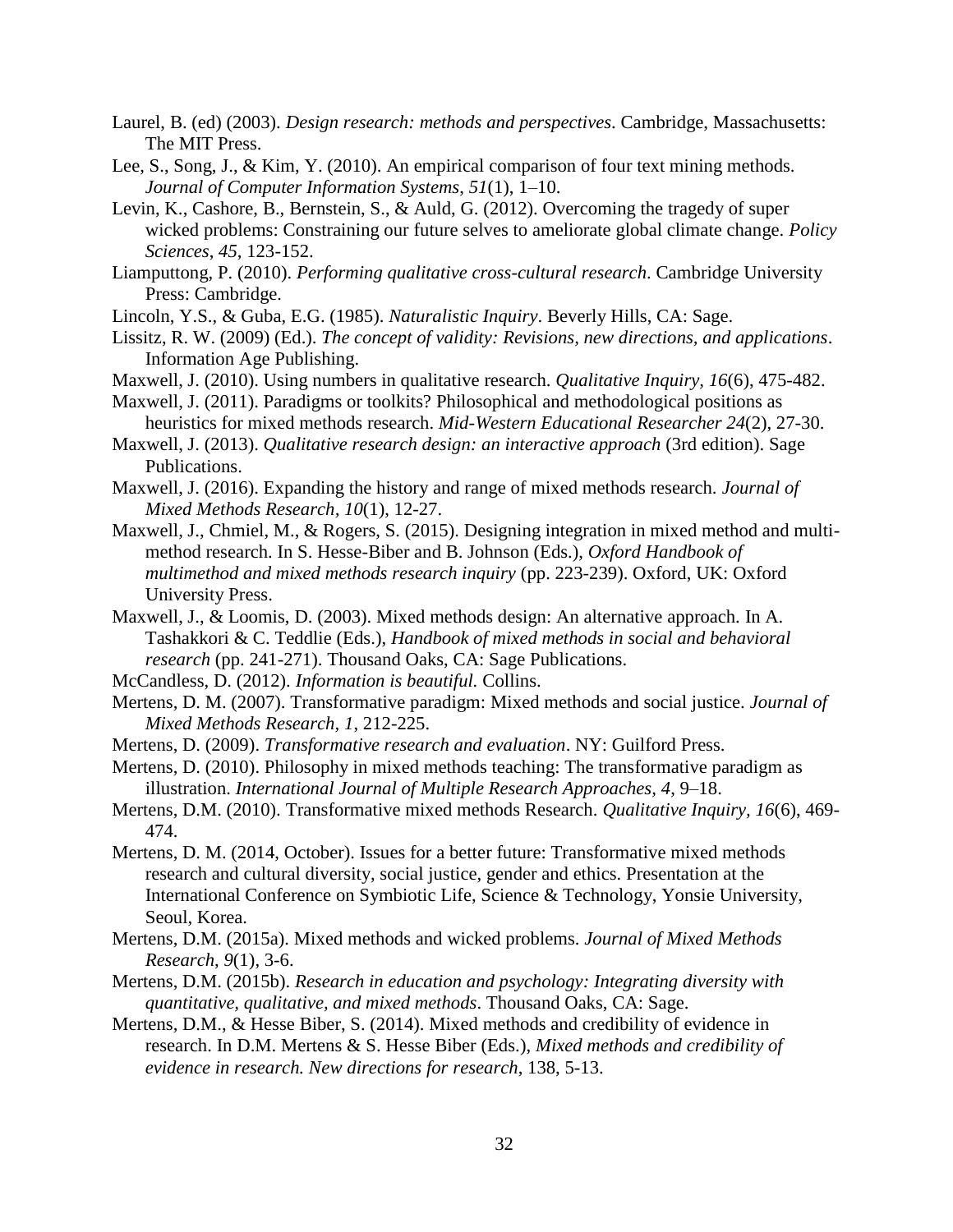- Mertens, D.M., Cram, F., & Chilisa, B. (2013). *Indigenous pathways into social research*. Walnut Creek, CA: Left Coast Press.
- Mertens, D.M. & Wilson, A.T. (2012). *Program evaluation theory and practice*. NY: Guilford Press.
- Messick, S. (1995). Validity of psychological assessment. *American Psychologist, 50*(9), 741- 749.
- Molina-Azorín, J. F. (2011). The use and added value of mixed methods in management research. *Journal of Mixed Methods Research, 5*(1), 7-24.
- Morgan, D. (2007). Paradigms lost and pragmatism regained: Methodological implications of combining qualitative and quantitative methods. *Journal of Mixed Methods Research*, *1*(1), 48–76.
- Morozov, E. (2011). *The net delusion: The dark side of internet freedom.* Public Affairs.
- Morse, J.M., & Niehaus, L. (2009). *Mixed method design: Principles and procedures*. Walnut Creek, CA, USA: Left Coast Press Inc.
- Nastasi, B.K., Hitchcock, J.C., & Brown, L.M. (2010). An inclusive framework for conceptualizing mixed methods design typologies: moving toward fully integrated synergistic research models. In A. Tashakkori & C. Teddlie (Eds.), *Handbook of mixed methods in social & behavioral research* (2nd ed). Thousand Oaks, CA: Sage.
- Nicholls, R. (2009). Research and indigenous participation: Critical reflexive methods. *International Journal of Social Research Methodology, 12*(2), 117-126.
- Nielsen, M. (2011). *Reinventing discovery: The new era of networked science*. Princeton, NJ: Princeton University Press.
- Nightingale, A. (2003). A feminist in the forest: Situated knowledges and mixing methods in natural resource management. *ACME: An International E-Journal for Critical Geographers*, *2*(1), 77-90.
- Onwuegbuzie, A.J., & Leech, N.L. (2006). Linking research questions to mixed methods data analysis procedures. *The Qualitative Report*, *11*, 474-498.
- <span id="page-32-0"></span>Pawson, R. (2013). *The science of evaluation*. Thousand Oaks, CA: Sage.
- Pelz, D. C., & Andrews, F. M. (1976). *Scientists in organisations*. Ann Arbor, MI: Institute for Social Research, University of Michigan.
- Philip, H., & De Bruyn, P. (2013). A mixed methods approach to combining behavioral and design research methods in information systems research. *ECIS 2013 - Proceedings of the 21st European Conference on Information Systems*.
- Plano Clark, V.L., & Badiee, M. (2010). Research questions in mixed methods research. In A. Tashakkori & C. Teddlie (eds.), *Handbook of mixed methods in social & behavioral Research.* Thousand Oaks: Sage.
- Platt, J. (1996). *A history of social research methods in America, 1920-1960*. Cambridge, England: Cambridge University Press.
- Plomp, T., & Nieveen, N. (2013) Educational design research Part B: Illustrative cases. Enschede, the Netherlands: SLO.
- Popping, R. (2015). Analyzing open-ended questions by means of text analysis procedures. *Bulletin de Methodologie Sociologique*, October, 2015.
- Popping, R. (forthcoming). Online tools for content analysis. In N. Fielding et al (eds) *Handbook of online research methods* (2nd ed.). London: Sage.
- Popping, R., & Roberts, C.W. (2009). Coding issues in semantic text analysis. *Field Methods*, *21* (3), 244-264.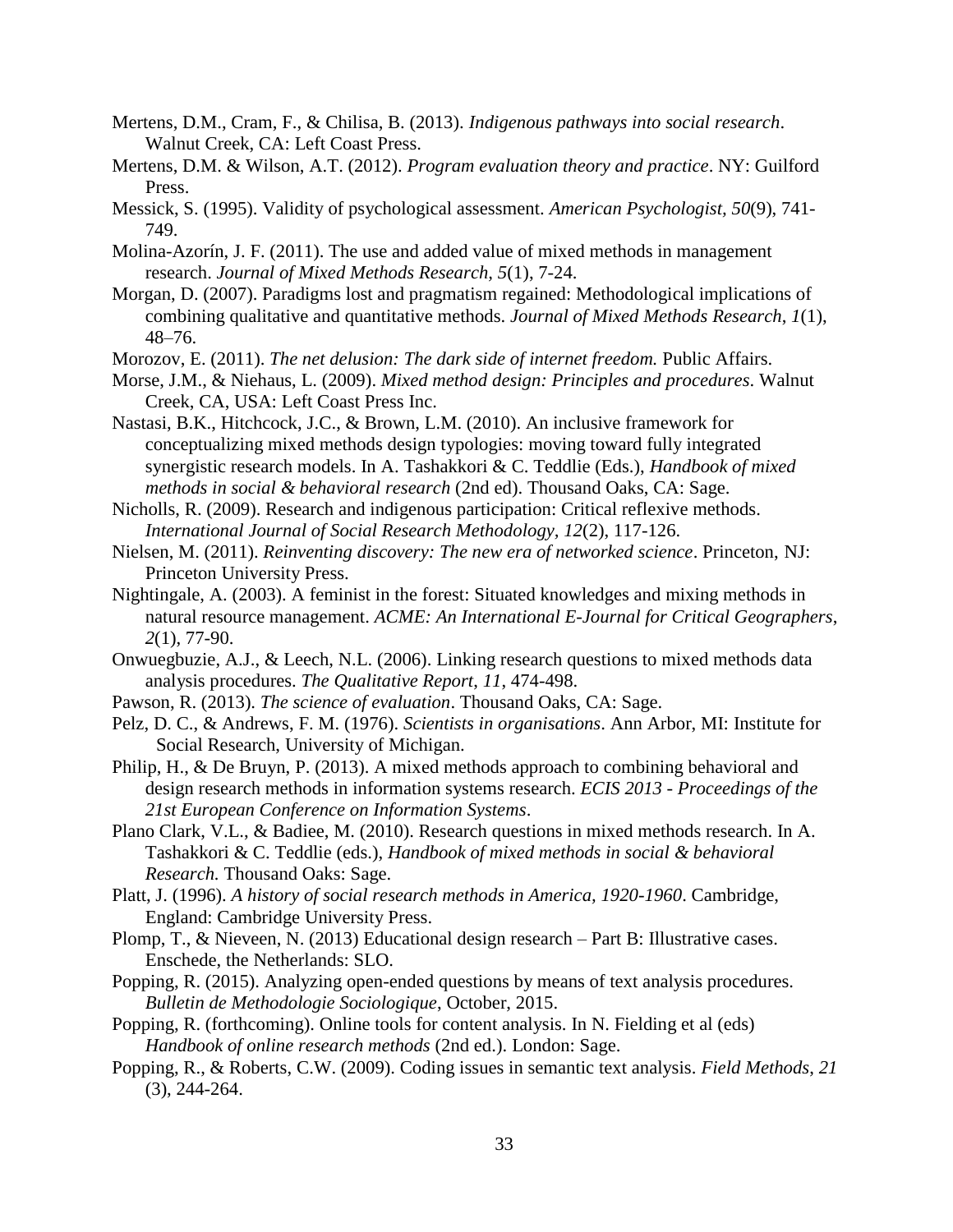- Rittel, H. W. J., & Webber, M. M. (1973). Dilemmas in a general theory of planning*. Policy Sciences*, *4*, 155-169.
- Robertson, R. (2000). Social theory, cultural relativity and the problem of globality. In A. King (Ed.), *Culture, globalization and the world system* (pp. 69-90). Minneapolis MN: University of Minnesota Press.
- Rossman, G. B., & Wilson, B. L. (1985). Numbers and words: Combining quantitative and qualitative methods in a single large-scale evaluation study. *Evaluation Review, 9*(5), 627- 643.
- Shadish, W. R., Cook, T. D., & Campbell, D. T. (2002). *Experimental and quasi-experimental designs for generalized causal inference*. Boston: Houghton Mifflin.
- Silver, C., & A. Lewins (2014). *Using software in qualitative research.* London: Sage
- Simonsen. J. [et al.] (eds) (2010). *Design research: synergies from interdisciplinary perspectives.* London; New York: Routledge.
- Smith, S.N., Fisher, S.D., & Heath, A. (2011). Opportunities and challenges in the expansion of cross-national survey research. *International Journal of Social Research Methodology, 14*  (6), 485-502.
- Tashakkori, A., & Creswell, J. (2007). Editorial. Exploring the nature of research questions in mixed methods research. *Journal of Mixed Methods Research*, *1*, 207-211.
- Tashakkori, A., & Teddlie, C. (1998). *Mixed methodology. Combining qualitative and quantitative approaches*. Thousand Oaks: Sage.
- Tashakkori, A., & Teddlie, C. (2003). *Handbook of mixed methods in social & behavioral research*. Thousand Oaks: Sage.
- Teddlie, C., & Tashakkori, A. (2003). Major issues and controversies in the use of mixed methods in the social and behavioral sciences. In A. Tashakkori & C. Teddlie (eds.) *Handbook of mixed methods in social & behavioral research.* Thousand Oaks: Sage.
- Teddlie, C., & Tashakkori, A. (2009). *Foundations of mixed methods research. Integrating quantitative and qualitative approaches in the social and behavioral sciences*. Thousand Oaks: Sage.
- Tufecki, Z. (2008). Grooming, gossip, Facebook and Myspace. *Information, Communication and Society, 11*(4), 544-564.
- Tufte, E. (2001). *Visual display of quantitative information.* Graphics Press.
- Tufte, E. (2006). *Beautiful evidence.* Graphics Press.
- Tuhiwai Smith, L. (1999). *Decolonizing methodologies: Research and indigenous peoples*. NY: St Martin's Press.
- U.S. Office of Science and Technology Policy (2015). *21st Century Grand Challenges*. The White House: US Government. [https://www.whitehouse.gov/administration/eop/ostp/grand](https://www.whitehouse.gov/administration/eop/ostp/grand-challenges.%20Accessed%20July%201)[challenges. Accessed July 1,](https://www.whitehouse.gov/administration/eop/ostp/grand-challenges.%20Accessed%20July%201) 2015.
- Unwin, V. (2006). *Graphics of Large Datasets.* Springer.
- [Valles, M.S.,](http://www.qualitative-research.net/index.php/fqs/about/displayMembership/2#_blank) Corti, L., Tamboukou, M., & Baer, A. (Eds.) (2011). Qualitative archives and biographical research methods. *Forum Qualitative Sozialforschung/Forum: Qualitative Social Research*, *12*(3),<http://www.qualitative-research.net/index.php/fqs/issue/view/38> [Accessed: April 15, 2012]
- Van de Ven, A.H., & Johnson, P.E. (2006). Knowledge for theory and practice. *Academy of Management Review*, *31*, 802-821.